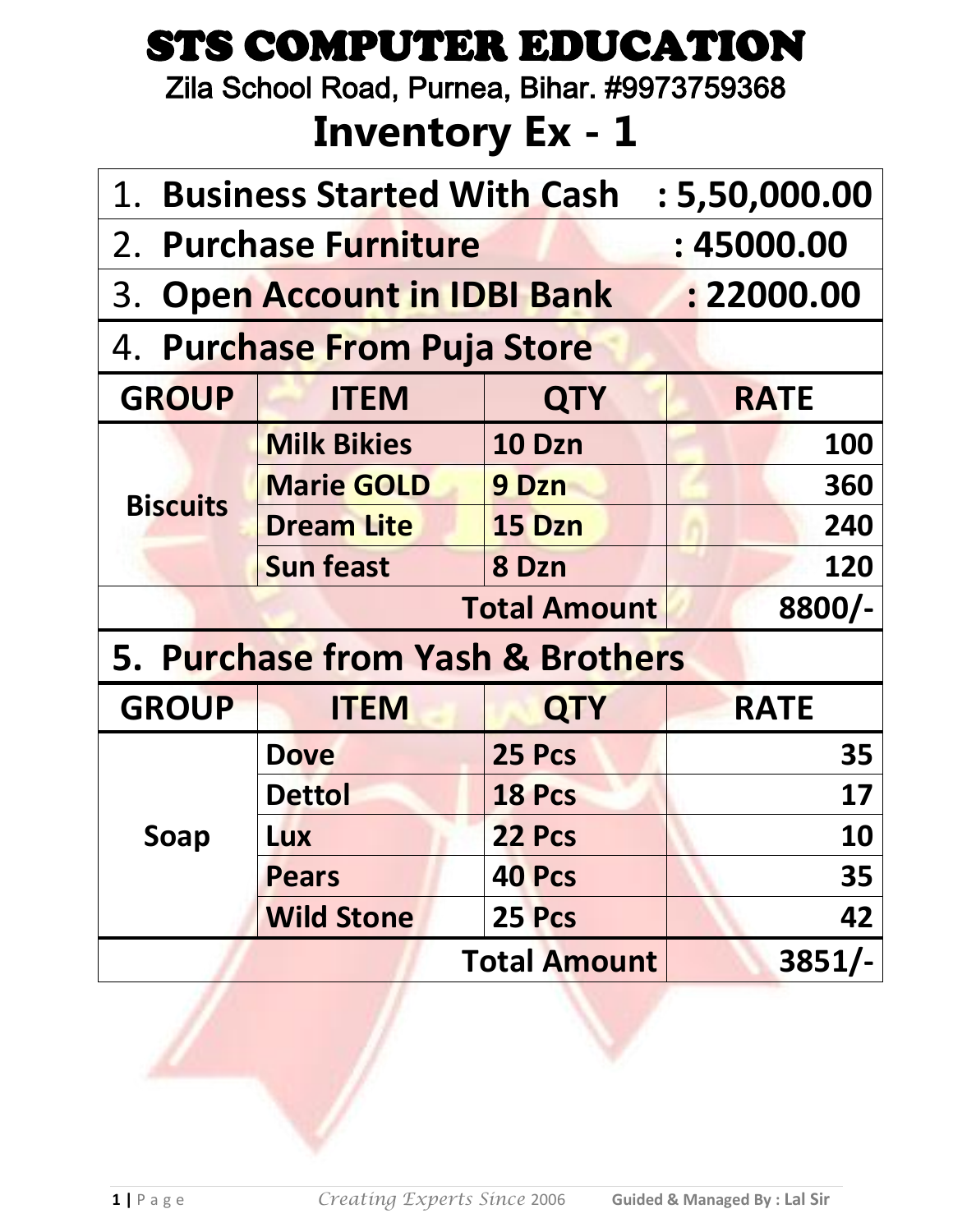Zila School Road, Purnea, Bihar. #9973759368

| <b>6. Purchase from Om Kirana</b> |                   |                     |             |  |
|-----------------------------------|-------------------|---------------------|-------------|--|
| <b>GROUP</b>                      | <b>ITEM</b>       | <b>QTY</b>          | <b>RATE</b> |  |
|                                   | <b>Basmati</b>    | <b>50 Kg</b>        | 70          |  |
|                                   | <b>Sonam</b>      | <b>30 Kg</b>        | 35          |  |
| <b>Rice</b>                       | Ladli             | <b>40 Kg</b>        | 42          |  |
|                                   | India gate        | <b>35 Kg</b>        | 85          |  |
|                                   | <b>Daawat</b>     | <b>40 Kg</b>        | 58          |  |
|                                   |                   | <b>Total Amount</b> | $11525/-$   |  |
| <b>7. Sales to ABC Store</b>      |                   |                     |             |  |
| <b>GROUP</b>                      | <b>ITEM</b>       | <b>QTY</b>          | <b>RATE</b> |  |
|                                   | <b>Dove</b>       | 15 Pcs              | 38          |  |
|                                   | <b>Dettol</b>     | 10 Pcs              | 20          |  |
| <b>Soap</b>                       | <b>Lux</b>        | <b>18 Pcs</b>       | 12          |  |
|                                   | <b>Pears</b>      | 5 Pcs               | 37          |  |
|                                   | <b>Wild Stone</b> | 10 Pcs              | 45          |  |
|                                   |                   | <b>Total Amount</b> | 1621/-      |  |
| 8.<br><b>Cash Sale</b>            |                   |                     |             |  |
|                                   | <b>Basmati</b>    | <b>30 Kg</b>        | 75          |  |
|                                   | <b>Sonam</b>      | <b>20 Kg</b>        | 39          |  |
| <b>Rice</b>                       | Ladli             | <b>35 Kg</b>        | 45          |  |
|                                   | India gate        | <b>28 Kg</b>        | 90          |  |
|                                   | <b>Daawat</b>     | <b>25 Kg</b>        | 63          |  |
| <b>Total Amount</b>               |                   |                     | $8700/-$    |  |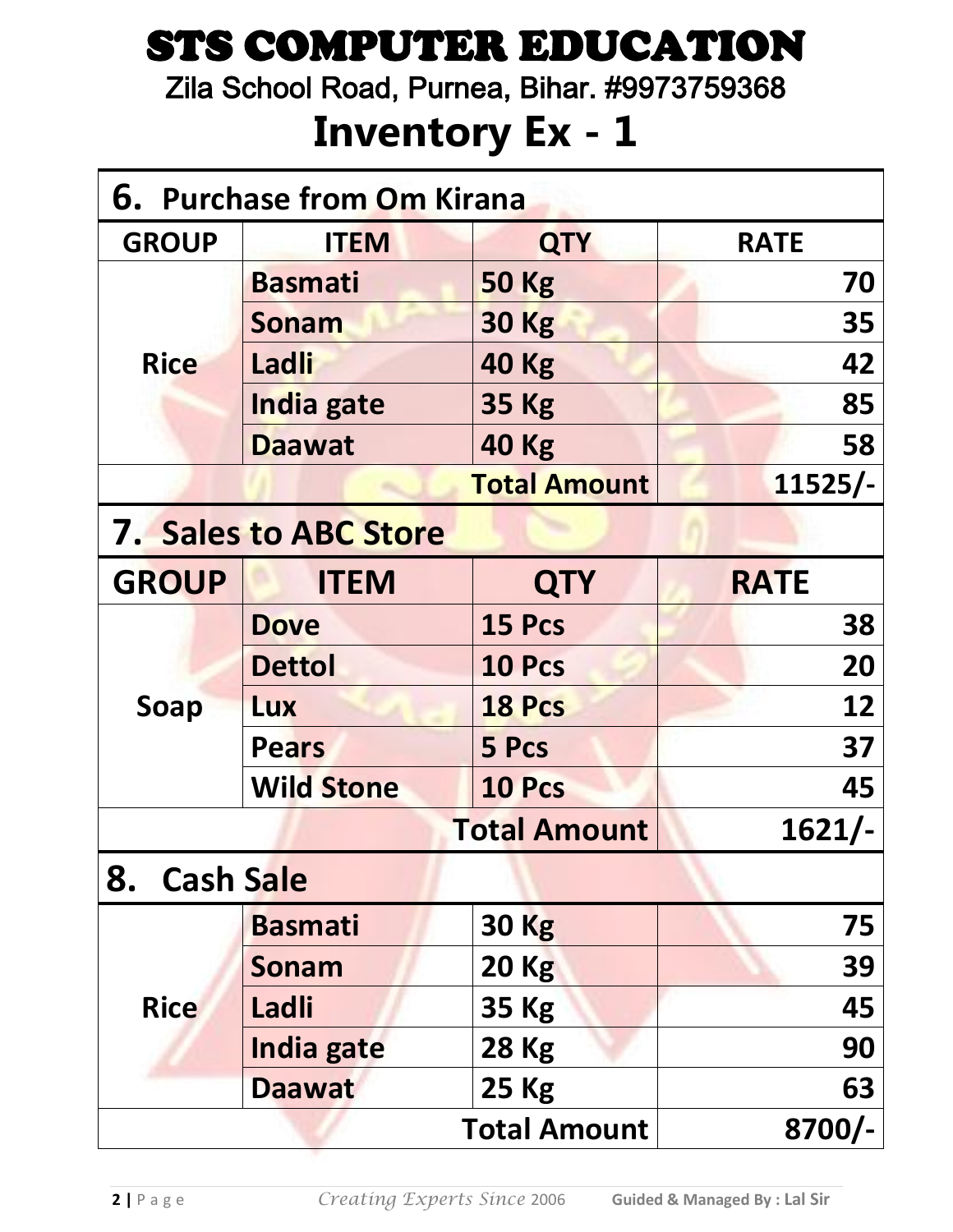Zila School Road, Purnea, Bihar. #9973759368

| 9. Purchase return to Om Kirana. |                      |                     |             |  |
|----------------------------------|----------------------|---------------------|-------------|--|
| <b>GROUP</b>                     | <b>ITEM</b>          | <b>QTY</b>          | <b>RATE</b> |  |
|                                  | <b>Basmati</b>       | 5 Kg                | 70          |  |
|                                  | <b>Sonam</b>         | 6 Kg                | 35          |  |
| <b>RICE</b>                      | Ladli                | 2 Kg                | 42          |  |
|                                  | India gate           | 3 Kg                | 85          |  |
|                                  | <b>Daawat</b>        | 2 Kg                | 58          |  |
|                                  |                      | <b>Total Amount</b> | $1015/-$    |  |
|                                  | 10. Purchase on Cash |                     |             |  |
|                                  | <b>Walnut</b>        | <b>30 Kg</b>        | 700         |  |
|                                  | <b>Cashew</b>        | <b>15 Kg</b>        | 650         |  |
| <b>Dry</b><br>fruits             | Coconut              | <b>20 Kg</b>        | 350         |  |
|                                  | Raisin               | <b>10 Kg</b>        | 400         |  |
|                                  | <b>Dates</b>         | <b>40 Kg</b>        | 310         |  |
|                                  |                      | <b>Total Amount</b> | 54150/-     |  |
| 11. Sale on Cash                 |                      |                     |             |  |
|                                  | <b>Milk Bikis</b>    | 6 Dzn               | <b>130</b>  |  |
|                                  | <b>Marie Gold</b>    | <b>7 Dzn</b>        | 400         |  |
| <b>Biscuits</b>                  | <b>Dream Lite</b>    | 11 Dzn              | 280         |  |
|                                  | <b>Sunfeast</b>      | 6 Dzn               | <b>150</b>  |  |
|                                  | 7560/-               |                     |             |  |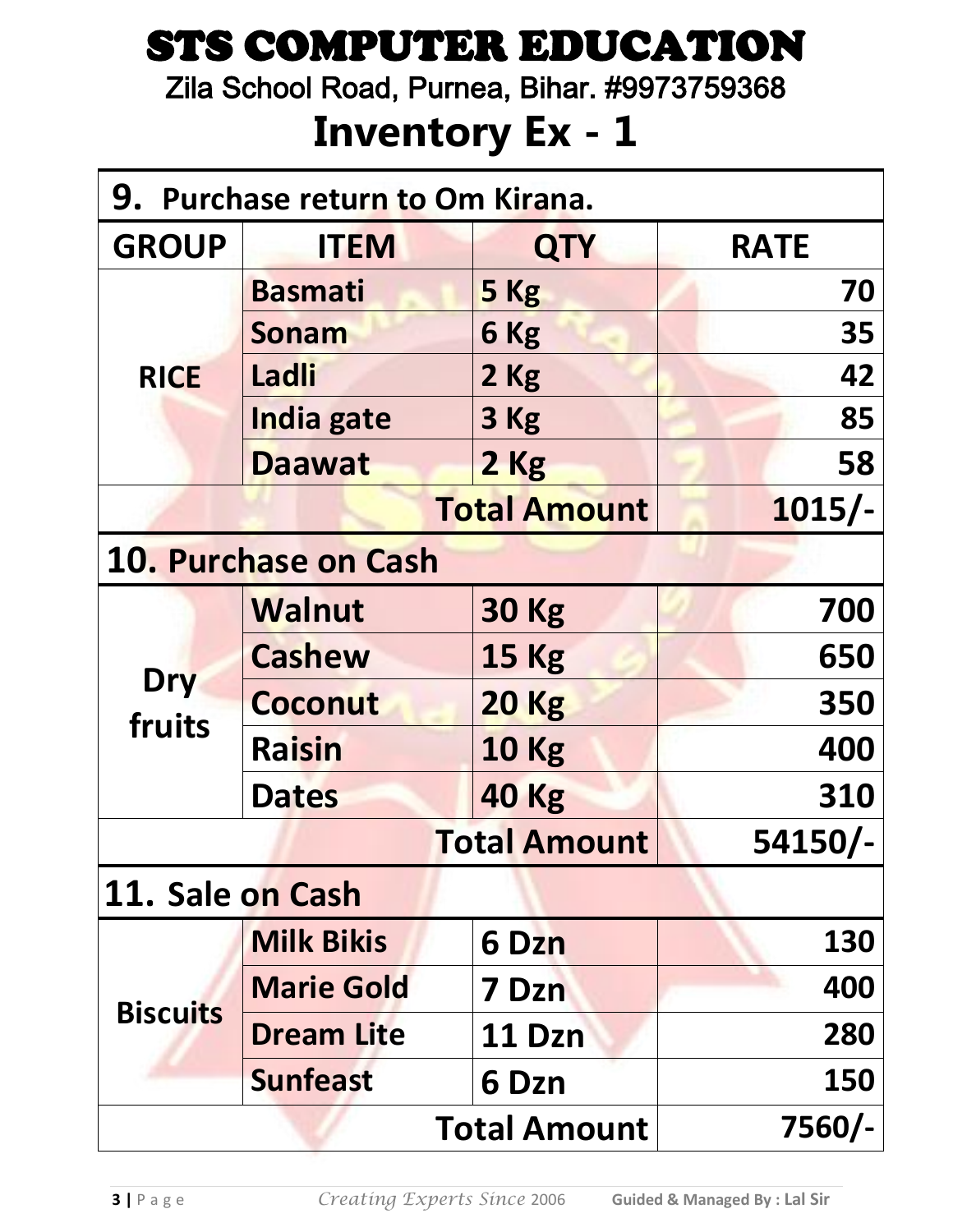Zila School Road, Purnea, Bihar. #9973759368

#### **Inventory Ex - 1**

|              | 12. Sale to Krishna Fruits          |                                              |                                          |      |                                                         |               |                            |
|--------------|-------------------------------------|----------------------------------------------|------------------------------------------|------|---------------------------------------------------------|---------------|----------------------------|
|              |                                     | <b>Walnut</b>                                |                                          | 2 Kg |                                                         | 800           |                            |
|              | <b>Dry</b>                          | <b>Cashew</b>                                |                                          |      | 4 Kg                                                    |               | 720                        |
|              |                                     | <b>Coconut</b>                               |                                          |      | 1 Kg                                                    |               | 460                        |
|              | <b>Fruits</b>                       | <b>Raisin</b>                                |                                          | 2 Kg |                                                         |               | 520                        |
|              |                                     | <b>Dates</b>                                 |                                          | 3 Kg |                                                         |               | 430                        |
|              |                                     |                                              |                                          |      | <b>Total Amount</b>                                     |               | $7270/-$                   |
| 13           |                                     | <b>Room rent paid</b>                        |                                          |      | :6500                                                   |               |                            |
| 14           |                                     |                                              | <b>Cash received from ABC Store</b>      |      | : 1100                                                  |               |                            |
| 15           |                                     |                                              | <b>Cash received from Krishna Fruits</b> |      | : 3000                                                  |               | <b>STS</b>                 |
| <b>16</b>    |                                     | <b>Cash deposit into IDBI Bank</b><br>: 6000 |                                          |      |                                                         |               |                            |
| 17           | <b>Water Bill Paid</b>              |                                              |                                          |      | :600                                                    |               |                            |
| 18           |                                     | <b>Paid Electricity Bill</b>                 |                                          |      | : 3500                                                  |               |                            |
| 19           |                                     |                                              |                                          |      | Cash paid to Om Kirana for full settlement his account. |               |                            |
| 20           |                                     |                                              | <b>Cash withdraw for Personal Use</b>    |      | : 2500                                                  |               |                            |
|              |                                     |                                              | <b>Balance Sheet</b>                     |      |                                                         |               |                            |
|              |                                     | <b>Liabilities</b>                           |                                          |      |                                                         | <b>Assets</b> |                            |
|              | <b>Capital Account</b>              |                                              | 5,47,500.00                              |      | <b>Fixed Assets</b>                                     |               | 45,000.00                  |
|              |                                     | <b>Capital</b>                               | 5,50,000.00                              |      |                                                         |               | <b>Furniture 45,000.00</b> |
|              |                                     | <b>Drawing</b>                               | $(-)2,500.00$                            |      | <b>Current Assets</b>                                   |               | 5,07,572.00                |
|              | <b>Current liabilities</b>          |                                              | 12,651.00                                |      | <b>Closing Stock</b>                                    |               | 55,181.00                  |
|              | <b>Sundry Creditor</b><br>12,651.00 |                                              |                                          |      | <b>Sundry Debtor</b>                                    |               | 4,791.00                   |
|              |                                     |                                              |                                          |      | <b>Cash-in-hand</b><br><b>Bank Accounts</b>             |               | 4,19,600.00<br>28,000.00   |
|              |                                     |                                              |                                          |      | <b>Profit &amp; Loss</b>                                |               | 7,579.00                   |
|              |                                     |                                              |                                          |      | <b>Current Period</b>                                   |               | 7,579.00                   |
| <b>Total</b> |                                     |                                              | 5,60,151.00                              |      | <b>Total</b>                                            |               | 5,60,151.00                |

--- End of Ex-1 ---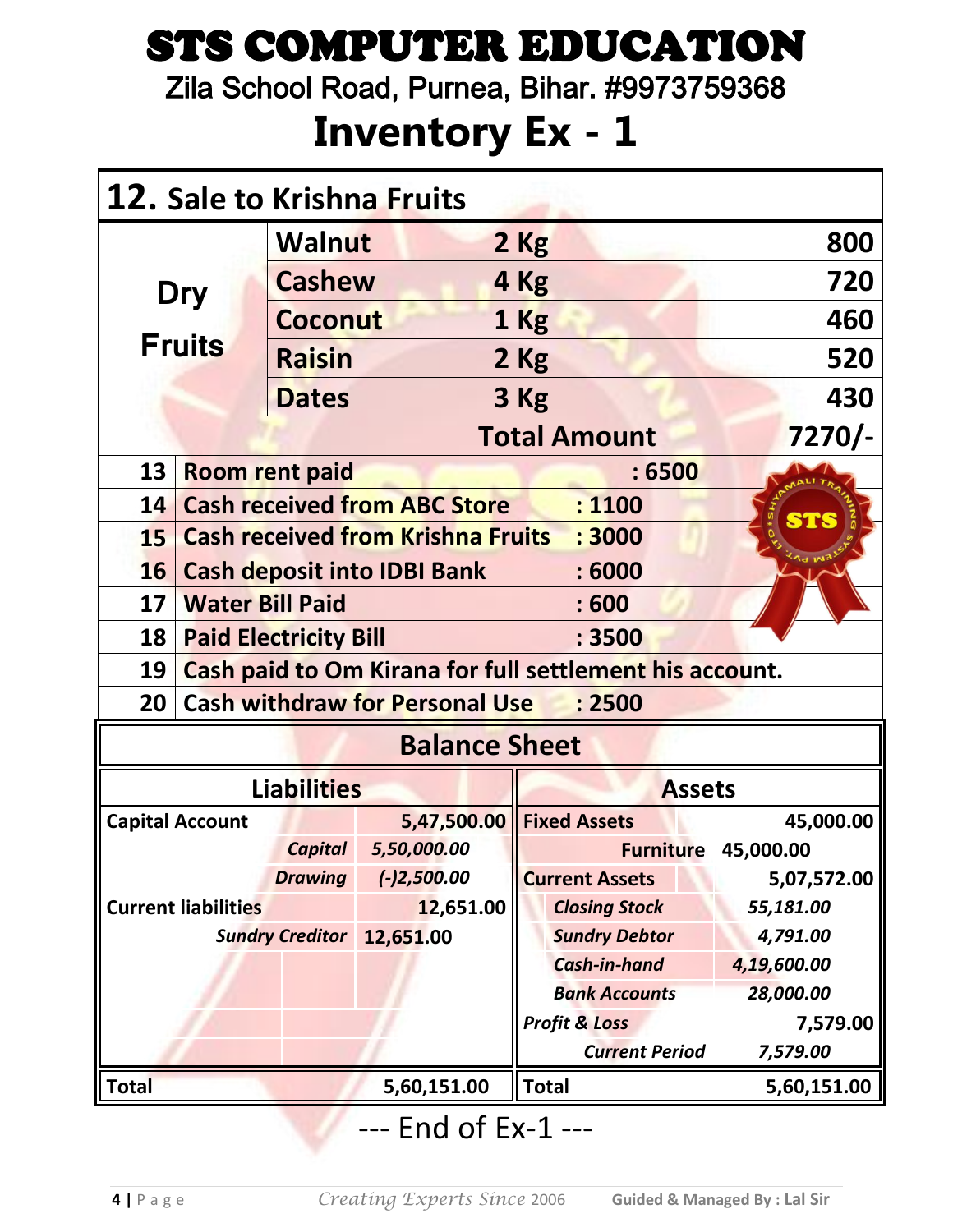Zila School Road, Purnea, Bihar. #9973759368

#### **Inventory Ex - 2**

**CAN DESCRIPTION** 

| 1. Business Started By Ram and Shyam |                                  |                                                    |              |  |  |
|--------------------------------------|----------------------------------|----------------------------------------------------|--------------|--|--|
|                                      | <b>Ram's Capital</b><br>: 150000 |                                                    |              |  |  |
|                                      |                                  | <b>Shyam's Capital</b>                             | : 150000     |  |  |
|                                      | 2. Purchase From Chandar Shop    |                                                    |              |  |  |
| <b>GROUP</b>                         | <b>ITEM</b>                      | <b>QTY</b>                                         | <b>RATE</b>  |  |  |
|                                      | <b>Wheel</b>                     | 5 kg 500 gm                                        | 50/kg        |  |  |
|                                      | <b>Rin</b>                       | 10 kg 250 gm                                       | 85/kg        |  |  |
| <b>SERF</b>                          | Fena                             | 8 kg 500 gm                                        | 42/kg        |  |  |
|                                      | Ghari                            | 6 kg 500 gm                                        | 55/kg        |  |  |
|                                      | <b>Tide</b>                      | 7 Kg                                               | <b>80/Kg</b> |  |  |
|                                      | <b>Nirma</b>                     | <b>12 Kg</b>                                       | 60/Kg        |  |  |
|                                      |                                  | <b>Total Amount</b>                                | 3140.75/-    |  |  |
|                                      |                                  | 3. Purchase from Singh Pustakalaya (1 Box =10 Pcs) |              |  |  |
| <b>GROUP</b>                         | <b>ITEM</b>                      | <b>QTY</b>                                         | <b>RATE</b>  |  |  |
|                                      | <b>Marker</b>                    | <b>12 Box 5 Pcs</b>                                | $15/$ pcs    |  |  |
|                                      | <b>Pencil</b>                    | <b>10 Box 7 Pcs</b>                                | 150/Box      |  |  |
| <b>Stationary</b>                    | <b>Eraser</b>                    | 20 Box 4 Pcs                                       | 5/PCs        |  |  |
|                                      | <b>Carbon</b>                    | 06 Box 7 Pcs                                       | $30/B$ ox    |  |  |
|                                      | <b>Stapler</b>                   | 09 Pcs                                             | 35/PCs       |  |  |
| $5016/-$<br><b>Total Amount</b>      |                                  |                                                    |              |  |  |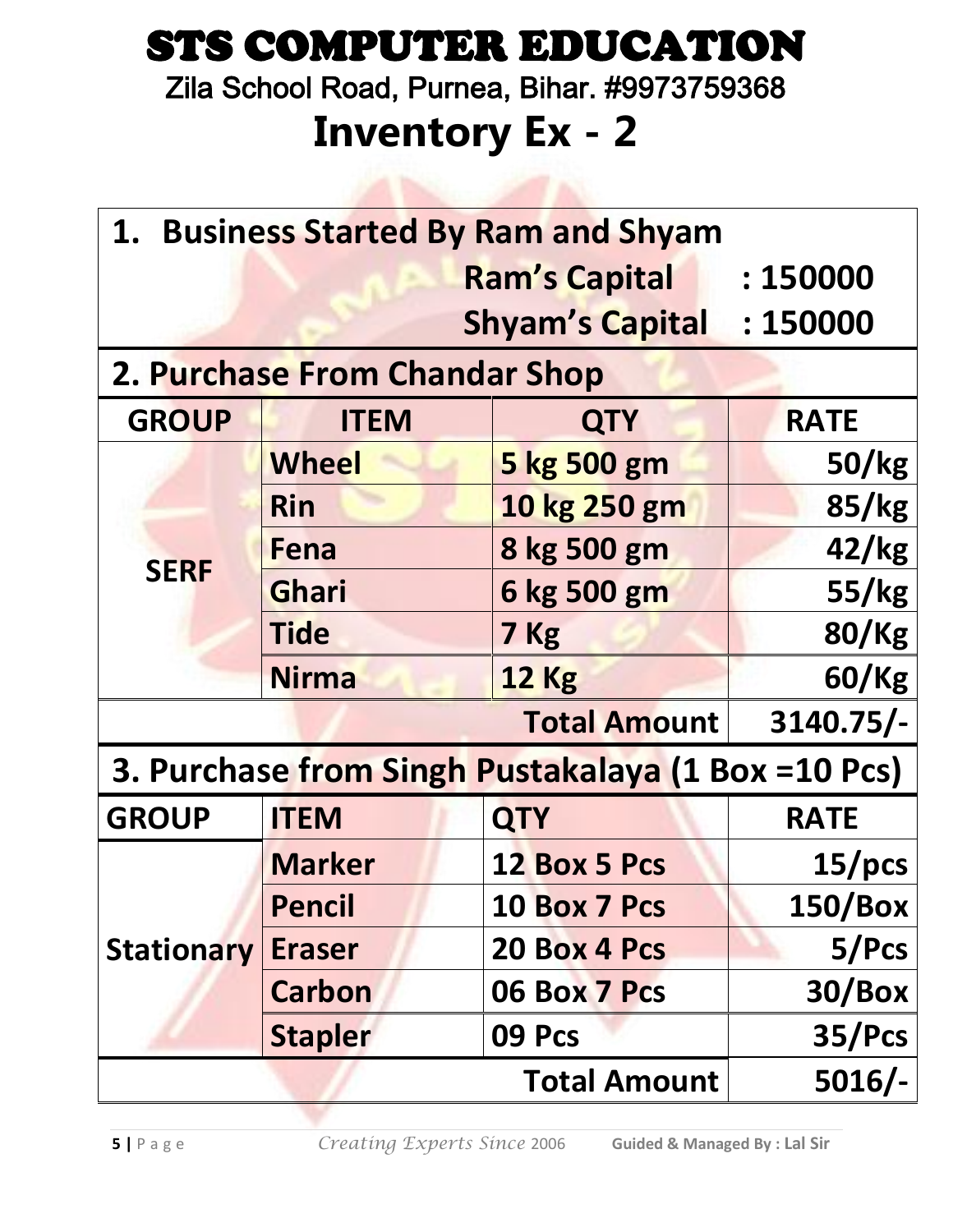Zila School Road, Purnea, Bihar. #9973759368

| 4. Sales to Laxmi Store |              |                     |                     |                 |
|-------------------------|--------------|---------------------|---------------------|-----------------|
| <b>GROUP</b>            | <b>ITEM</b>  |                     | <b>QTY</b>          | <b>RATE</b>     |
|                         | <b>Tide</b>  |                     | 4 Kg                | 90/kg           |
| <b>SERF</b>             | <b>Wheel</b> |                     | 2 Kg 200 Gm         | 60/Kg           |
|                         | Fena         |                     | 4 kg                | 50/kg           |
|                         | <b>Rin</b>   |                     | 3 kg 500 gm         | 95/kg           |
|                         |              |                     | <b>Total Amount</b> | $1024.50/-$     |
|                         |              | 5. Purchase on cash |                     |                 |
| <b>GROUP</b>            | <b>ITEM</b>  |                     | <b>QTY</b>          | <b>RATE</b>     |
|                         | <b>Sugar</b> |                     | 30 kg 200 gm        | 75/Kg           |
| <b>Grains</b>           | <b>Maize</b> |                     | 20 Kg 700 gm        | $30/$ Kg        |
|                         | <b>Wheat</b> |                     | 35 kg 900 gm        | 32/Kg           |
|                         | <b>Pulse</b> |                     | 28 kg 200 gm        | 70/Kg           |
|                         |              |                     | <b>Total Amount</b> | 6008.80/-       |
| 6. Sale on Cash         |              |                     |                     |                 |
| <b>GROUP</b>            |              | <b>ITEM</b>         | <b>QTY</b>          | <b>RATE</b>     |
|                         |              | <b>Marker</b>       | <b>3 Box 2 Pcs</b>  | $18$ /pcs       |
| <b>Stationary</b>       |              | <b>Stapler</b>      | 4 pcs               | $45$ /pcs       |
|                         |              | <b>Carbon</b>       | 2 Box 7 pcs         | <b>40 / Box</b> |
|                         |              |                     | <b>Total Amount</b> | $846/-$         |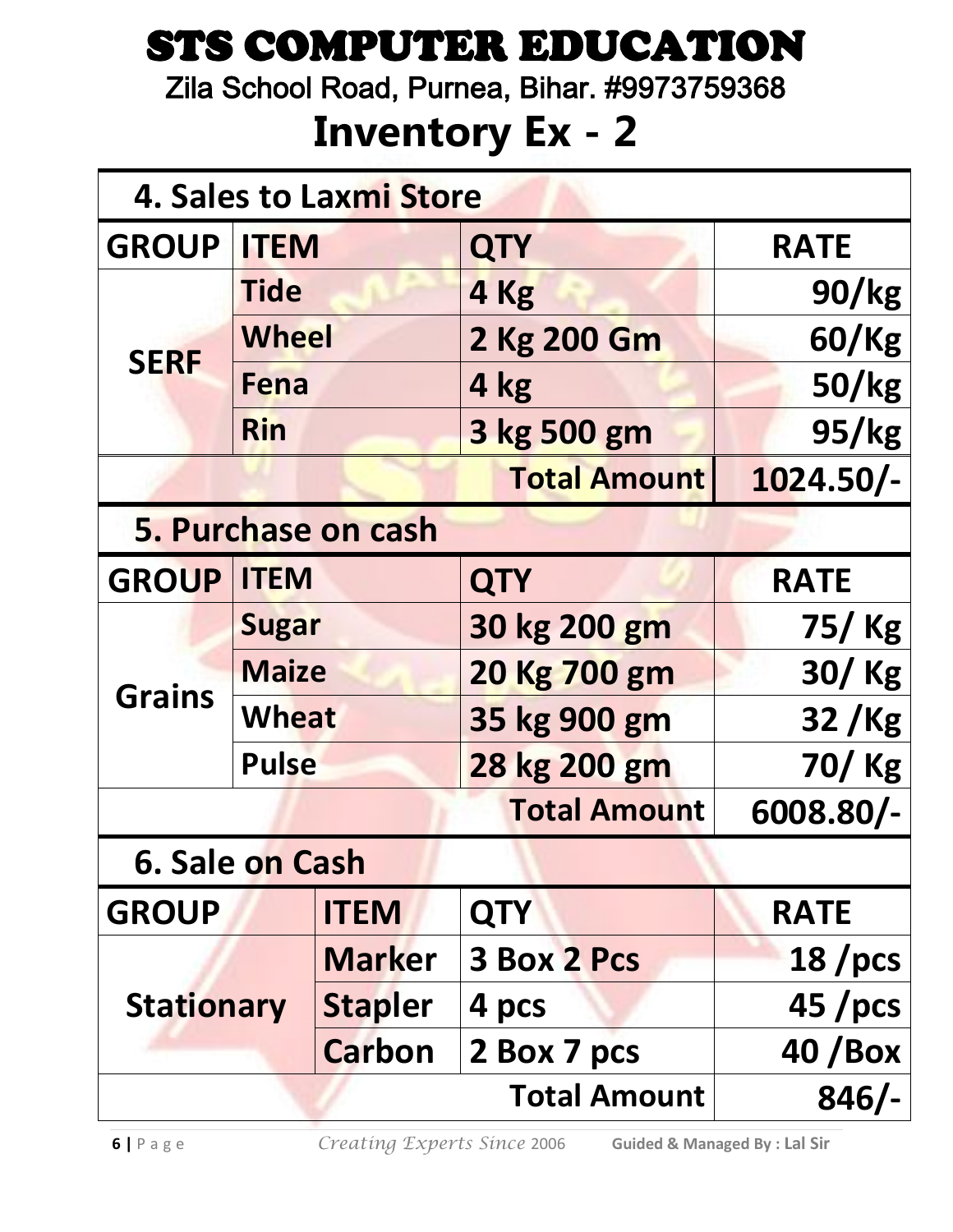Zila School Road, Purnea, Bihar. #9973759368

| 7. Sale to Papia Store |                                                 |                                               |             |  |
|------------------------|-------------------------------------------------|-----------------------------------------------|-------------|--|
| <b>GROUP</b>           | <b>ITEM</b>                                     | <b>QTY</b>                                    | <b>RATE</b> |  |
|                        | <b>Sugar</b>                                    | <b>20 kg</b>                                  | 80/kg       |  |
| <b>Grains</b>          | <b>Maize</b>                                    | <b>15 Kg</b>                                  | 45/kg       |  |
|                        | <b>Wheat</b>                                    | 25 kg 700 gm                                  | 42/kg       |  |
|                        | <b>Pulse</b>                                    | <b>20 Kg</b>                                  | 80/kg       |  |
|                        |                                                 | <b>Total Amount</b>                           | 4954.40/-   |  |
|                        | 8. Purchase on Cash                             |                                               |             |  |
| <b>GROUP ITEM</b>      |                                                 | <b>QTY</b>                                    | <b>RATE</b> |  |
|                        | <b>Shampoo</b>                                  | <b>15 Pc</b>                                  | 45/PC       |  |
|                        | <b>Blade</b>                                    | <b>20 Pc</b>                                  | 02/PC       |  |
|                        | <b>Corn Flax</b>                                | <b>30 Pc</b>                                  | 20/PC       |  |
|                        | <b>Fevi Quick</b>                               | <b>20 Pc</b>                                  | 5/PC        |  |
|                        |                                                 | <b>Total Amount</b>                           | $1415/-$    |  |
| 9.                     | <b>Open account in SBI: 20000</b>               |                                               |             |  |
| 10.                    |                                                 | <b>Total amount paid to Singh Pustakalaya</b> |             |  |
| 11.                    | <b>Cash rec from Laxmi Store: 450/-</b>         |                                               |             |  |
| 12                     | <b>Electricity Bill paid for 3 month 1200/M</b> |                                               |             |  |
| 13.                    |                                                 | <b>Total amount paid to Chandar Shop</b>      |             |  |
|                        |                                                 | but taken discount from him 1000/-            |             |  |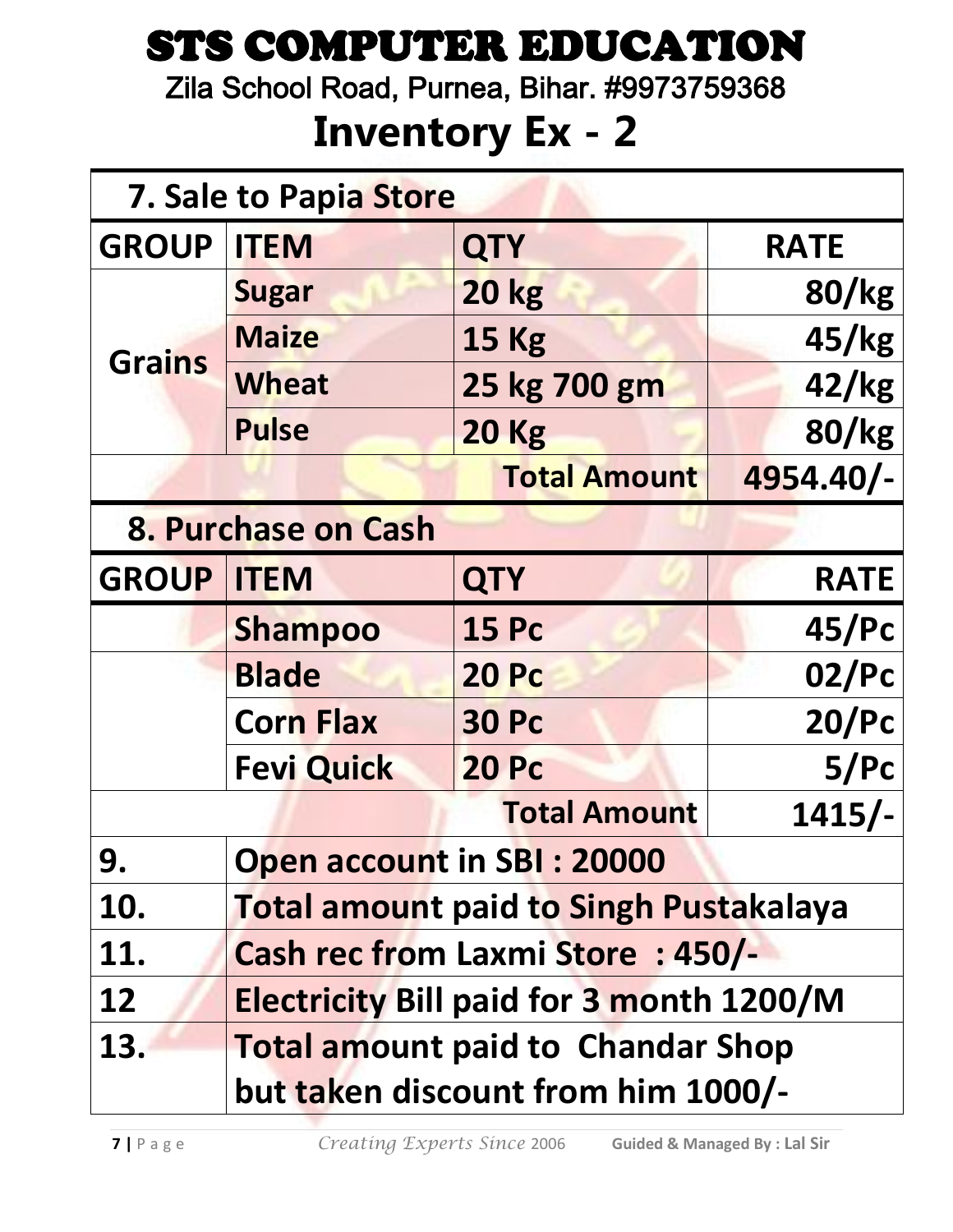Zila School Road, Purnea, Bihar. #9973759368

## **Inventory Ex - 2**

| 14. | <b>Taken Loan from IDBI Bank</b>          | :70000 |
|-----|-------------------------------------------|--------|
| 15  | <b>Water Bill Paid</b>                    | : 600  |
| 16  | <b>Cash withdraw from SBI</b>             | : 2000 |
| 17  | <b>Paid Room Rent</b>                     | : 3500 |
| 18  | <b>Cash rec from Papia Store and full</b> |        |
|     | settlement of his account.                |        |
| 19  | <b>Interest paid on IDBI Loan @8%</b>     |        |
| 20  | <b>Charity paid by SBI Cheque : 1100</b>  |        |

| <b>Balance Sheet</b>    |             |  |               |                          |             |
|-------------------------|-------------|--|---------------|--------------------------|-------------|
| <b>Liabilities</b>      |             |  | <b>Assets</b> |                          |             |
| <b>Capital Account</b>  | 3,00,000.00 |  |               | <b>Current Assets</b>    | 3,57,674.00 |
| <b>Ram's Capital</b>    | 1,50,000.00 |  |               | <b>Closing Stock</b>     | 9,811.65    |
| <b>Shayam's Capital</b> | 1,50,000.00 |  |               | <b>Sundry Debtor</b>     | 574.50      |
| <b>Loan liabilities</b> | 70,000.00   |  |               | <b>Cash-in-hand</b>      | 3,30,386.85 |
| <b>Secured Loans</b>    | 70,000.00   |  |               | <b>Bank Accounts</b>     | 16,900.00   |
|                         |             |  |               | <b>Profit &amp; Loss</b> | 12,326.00   |
|                         |             |  |               | <b>Current Period</b>    | 12,327.00   |
| <b>Total</b>            | 3,70,000.00 |  | <b>Total</b>  |                          | 3,70,000.00 |

#### **--- End of Ex-2 ---**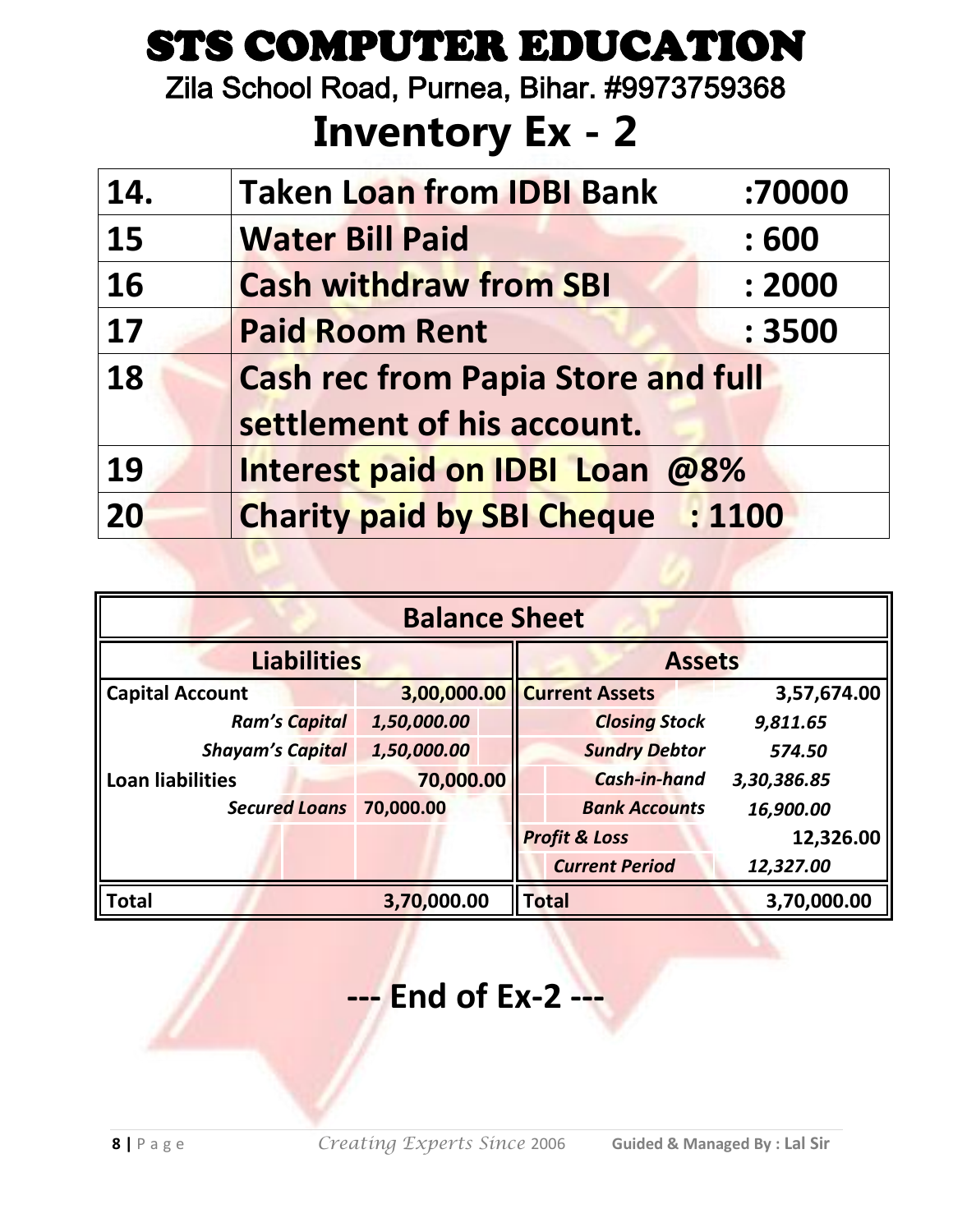Zila School Road, Purnea, Bihar. #9973759368

| 1.           | Business started with cash: 50,00000 |              |             |                   |  |  |
|--------------|--------------------------------------|--------------|-------------|-------------------|--|--|
| 2.           | <b>Purchase Fixed Assets: 120000</b> |              |             |                   |  |  |
| 3.           | Open bank a/c in SBI: 60000          |              |             |                   |  |  |
| 4.           | <b>Purchase from Computer Home</b>   |              |             |                   |  |  |
| <b>Group</b> | <b>Item name</b>                     | Qty          | <b>Rate</b> | Godown            |  |  |
|              | <b>Epson</b>                         | 6 Pcs        | 6500        |                   |  |  |
|              | <b>Brother</b>                       | <b>7 Pcs</b> | 3600        | <b>Purnea</b>     |  |  |
| Printer      | <b>Canon</b>                         | 11 Pcs       | 4200        |                   |  |  |
|              | <b>Hp 1005</b>                       | 8 Pcs        | 11000       |                   |  |  |
|              | <b>Lexmark</b><br>5 Pcs<br>5600      |              |             |                   |  |  |
| 5. .         | <b>Purchase from Mishra Computer</b> |              |             |                   |  |  |
| Group        | <b>Item name</b>                     | Qty          | <b>Rate</b> | Godown            |  |  |
|              | <b>Dell</b>                          | 20 Pcs       | 350         |                   |  |  |
|              | Logitech                             | 15 Pcs       | 450         | <b>Bazar</b>      |  |  |
| Mouse        | <b>Acer</b>                          | 14 Pcs       | 260         |                   |  |  |
|              | Hp                                   | <b>9 Pcs</b> | 560         | Line              |  |  |
|              | Quantum                              | 8 Pcs        | 420         | $25,790/-$        |  |  |
|              | 6. Sale to Vijay & Sons              |              |             |                   |  |  |
| Group        | Item name                            | Qty          | Rate        | Godown            |  |  |
|              | <b>Dell</b>                          | 5 Pcs        | 420         |                   |  |  |
| <b>Mouse</b> | <b>Logitech</b>                      | <b>7 Pcs</b> | 510         | <b>Line Bazar</b> |  |  |
|              | <b>Acer</b>                          | 9 Pcs        | 320         | $8,550/-$         |  |  |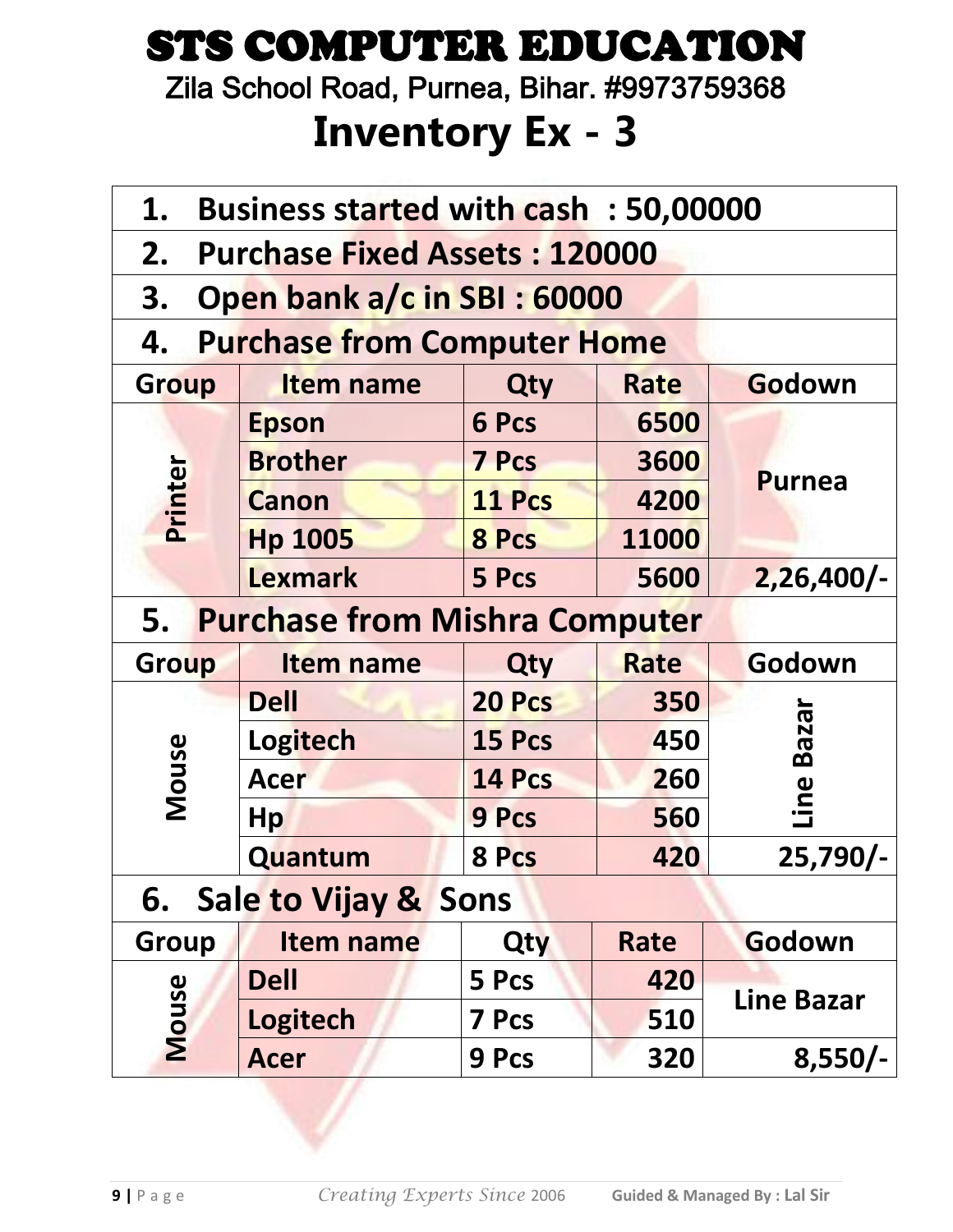Zila School Road, Purnea, Bihar. #9973759368

| 7.<br><b>Purchase from Computronexx</b> |                                           |              |             |                       |  |
|-----------------------------------------|-------------------------------------------|--------------|-------------|-----------------------|--|
| Group                                   | Item name                                 | Qty          | Rate        | Godown                |  |
|                                         | <b>Intex</b>                              | 5 Pcs        | 1400        |                       |  |
| UPS                                     | <b>iBALL</b>                              | <b>6 Pcs</b> | 1600        |                       |  |
|                                         | <b>Luminous</b>                           | 4 Pcs        | 1100        | Ramnagar              |  |
|                                         | <b>Microtek</b>                           | <b>9 Pcs</b> | 950         |                       |  |
|                                         | <b>Zebronics</b>                          | 10 Pcs       | 1240        | 41,950/-              |  |
| 8.                                      | <b>Purchase on Cash</b>                   |              |             |                       |  |
| <b>Group</b>                            | Item name                                 | Qty          | <b>Rate</b> | Godown                |  |
|                                         | <b>Quick Heal</b>                         | 10 Pcs       | 1050        |                       |  |
|                                         | <b>Norton</b>                             | 20 Pcs       | 680         |                       |  |
| <b>Anti-virus</b>                       | <b>McAfee</b>                             | 12 Pcs       | 590         | Ramnagar              |  |
|                                         | <b>Trend Micro</b>                        | 30 Pcs       | 650         |                       |  |
|                                         | <b>Webroot</b>                            | <b>9 Pcs</b> | 560         | 55,720/-              |  |
| 9.                                      | <b>Purchase from Bhagat Computer</b>      |              |             |                       |  |
| <b>Group</b>                            | <b>Item</b>                               | Qty          | <b>Rate</b> | Godown                |  |
|                                         | Lenovo                                    | <b>6 Pcs</b> | 28000       |                       |  |
| نه<br>ه                                 | <b>Asus</b>                               | 7 Pcs        | 21000       | $\boldsymbol{\sigma}$ |  |
|                                         | Comput<br><b>Dell 6410</b>                |              | 32500       | Purne                 |  |
|                                         | <b>HP X360</b>                            | 8 Pcs        | 36600       |                       |  |
|                                         | <b>Samsung Mini</b>                       | 6 Pcs        | 22100       | $8,70,400/-$          |  |
| 10.                                     | <b>Full cash paid to Mishra computer.</b> |              |             |                       |  |
| 11.                                     | Cash rec from Vijay and sons.             |              |             |                       |  |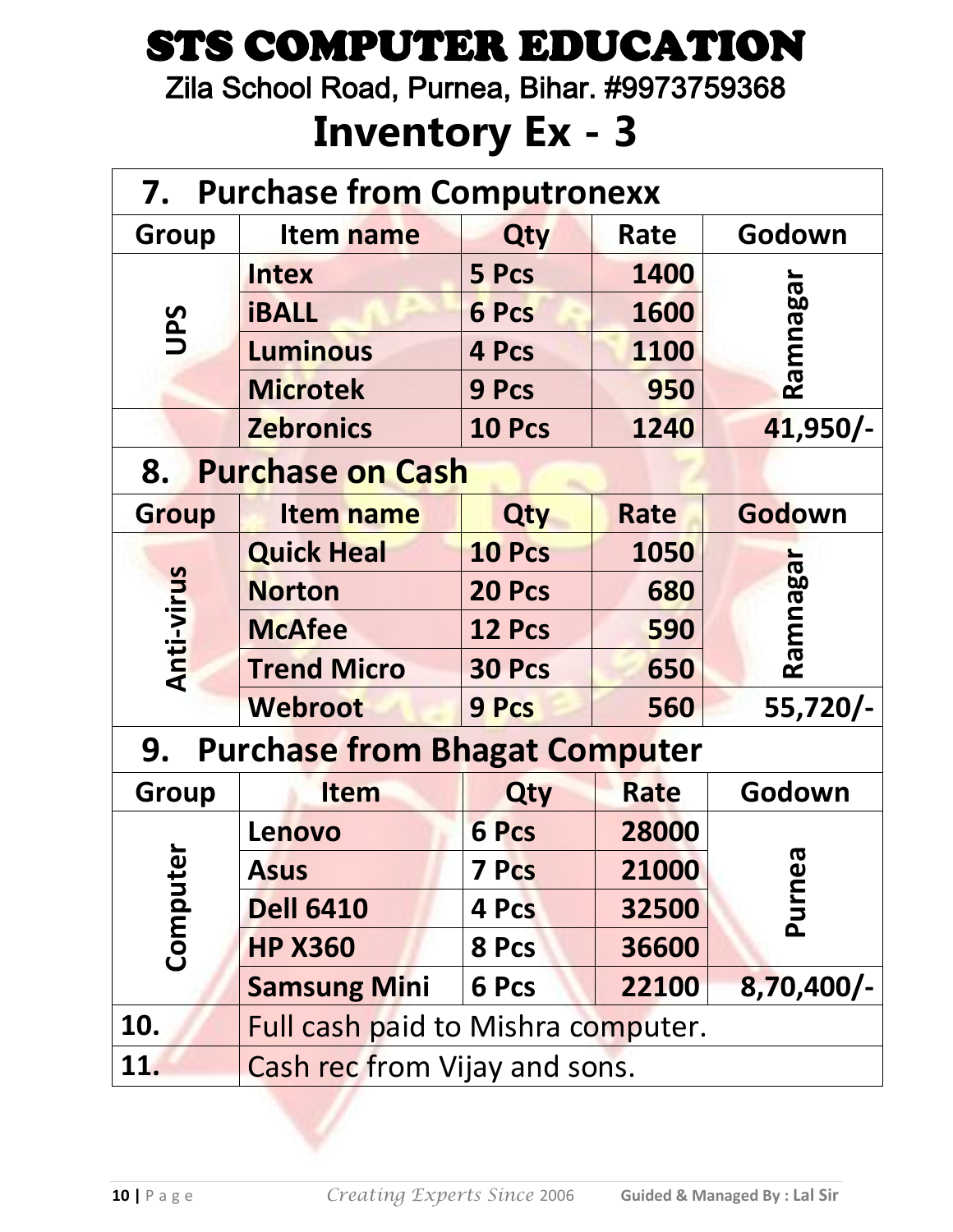Zila School Road, Purnea, Bihar. #9973759368

| <b>12. Sale to Manohar Traders</b> |                                               |              |             |               |  |
|------------------------------------|-----------------------------------------------|--------------|-------------|---------------|--|
| Group                              | Item name                                     | Qty          | Rate        | <b>Amount</b> |  |
|                                    | <b>Quick Heal</b>                             | <b>7 Pcs</b> | 1230        |               |  |
|                                    | <b>Norton</b>                                 | 16 Pcs       | 720         |               |  |
|                                    | <b>MacAfee</b>                                | <b>9 Pcs</b> | 680         | Ramnaga       |  |
| <b>Anti-virus</b>                  | <b>Trend Micro</b>                            | 20 Pcs       | 800         |               |  |
|                                    | Webroot                                       | <b>7 Pcs</b> | 680         | 47,010/-      |  |
|                                    | 13. Sale to Vijay and sons                    |              |             |               |  |
| Group                              | <b>Item name</b>                              | Qty          | <b>Rate</b> | Godown        |  |
|                                    | <b>Epson</b>                                  | 4 Pcs        | 7200        |               |  |
|                                    | <b>Brother</b>                                | 5 Pcs        | 3900        | Purnea        |  |
| Printer                            | <b>Canon</b>                                  | 8 Pcs        | 4500        |               |  |
|                                    | <b>Hp 1005</b>                                | 5 Pcs        | 12000       | $1,44,300/-$  |  |
|                                    | <b>14. Purchase Return to Bhagat Computer</b> |              |             |               |  |
| Group                              | Item name                                     | Qty          | <b>Rate</b> | Godown        |  |
|                                    | Lenovo                                        | 3 Pcs        | 28000       |               |  |
|                                    | <b>Asus</b>                                   | 4 Pcs        | 21000       | urnea         |  |
| Computer                           | <b>Dell 6410</b>                              | 2 Pcs        | 32500       | ௨             |  |
|                                    | <b>Samsung Mini</b>                           | 4 Pcs        | 22100       | $3,21,400/-$  |  |
| 15.                                | <b>Cash paid to Bhagat Computer and taken</b> |              |             |               |  |
|                                    | discount from 1200/-                          |              |             |               |  |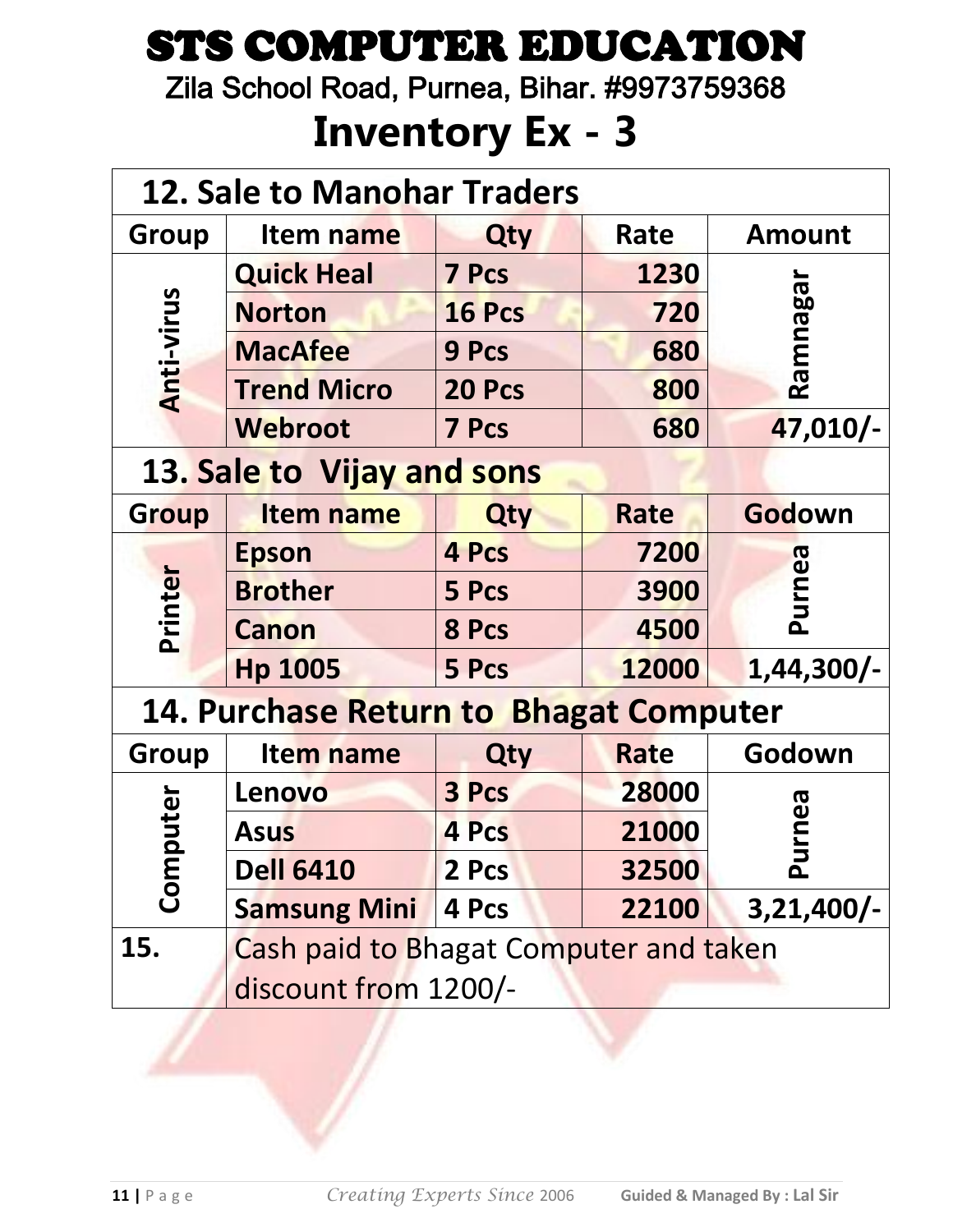Zila School Road, Purnea, Bihar. #9973759368

### **Inventory Ex - 3**

| 16. Sale Return by Manohar Traders               |                                             |       |      |          |  |  |  |  |
|--------------------------------------------------|---------------------------------------------|-------|------|----------|--|--|--|--|
| <b>Group</b>                                     | Item name                                   | Qty   | Rate | Godown   |  |  |  |  |
|                                                  | <b>Quick Heal</b><br>2 Pcs<br>1230          |       |      |          |  |  |  |  |
|                                                  | <b>Norton</b>                               | 8 Pcs | 720  |          |  |  |  |  |
|                                                  | <b>MacAfee</b>                              | 4 Pcs | 680  | Ramnagar |  |  |  |  |
| Anti-virus<br><b>Trend Micro</b><br>3 Pcs<br>800 |                                             |       |      |          |  |  |  |  |
|                                                  | $14,020/-$<br>1 Pcs<br>Webroot<br>680       |       |      |          |  |  |  |  |
| 17.                                              | <b>Cash withdraw from SBI Bank</b>          |       | 5000 |          |  |  |  |  |
| 18.                                              | Cash rec from Manohar Traders of Rs 16000/- |       |      |          |  |  |  |  |
|                                                  | and discount allow 1200.                    |       |      |          |  |  |  |  |
| 19.                                              | Cash deposit Into UBI 22000/-               |       |      |          |  |  |  |  |
| 20.                                              | Fixed deposit Into Indian Bank 10000/-      |       |      |          |  |  |  |  |

| <b>Balance Sheet</b>       |             |              |              |                              |               |              |  |
|----------------------------|-------------|--------------|--------------|------------------------------|---------------|--------------|--|
| <b>Liabilities</b>         |             |              |              |                              | <b>Assets</b> |              |  |
| <b>Capital Account</b>     |             |              |              | 50,00,000.00   Fixed Assets  |               | 1,20,000.00  |  |
| <b>Current liabilities</b> |             |              |              | 2,68,350.00   Current Assets |               | 51,66,300.00 |  |
| <b>Sundry Creditor</b>     | 2,68,350.00 |              |              | <b>Closing Stock</b>         |               | 7,30,970.00  |  |
|                            |             |              |              | <b>Deposite(Assets)</b>      |               | 10,000.00    |  |
| <b>Profit &amp; Loss</b>   |             | 17,950.00    |              | <b>Sundry Debtor</b>         |               | 16,990.00    |  |
| <b>Current Period</b>      | 17,950.00   |              |              | <b>Cash-in-hand</b>          |               | 43,31,340.00 |  |
|                            |             |              |              | <b>Bank Accounts</b>         |               | 77,000.00    |  |
| <b>Total</b>               |             | 52,86,300.00 | <b>Total</b> |                              |               | 52,86,300.00 |  |

#### --End of Ex -3 --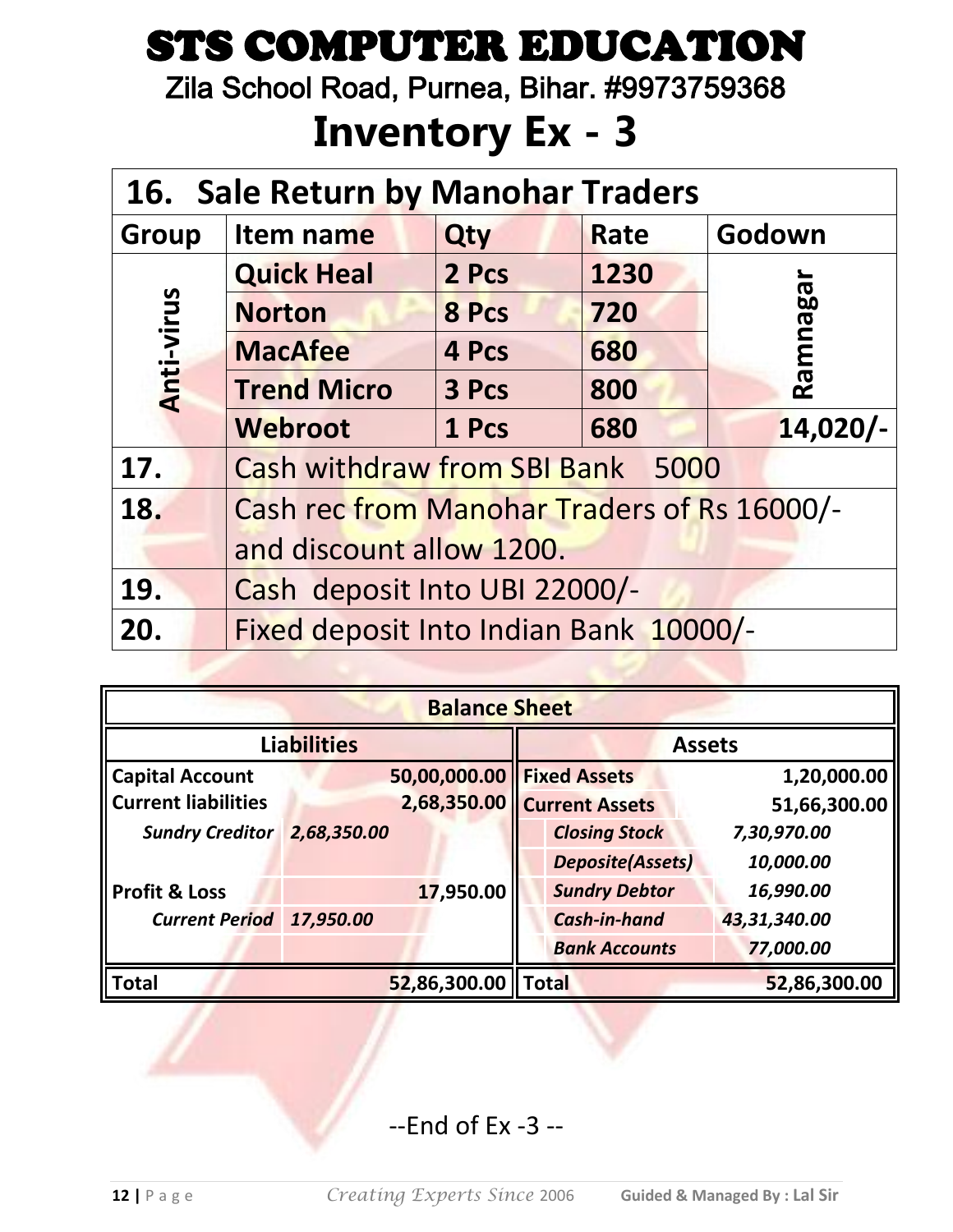Zila School Road, Purnea, Bihar. #9973759368

| 1                       | <b>Business Started With Cash</b><br>50,00000                 |                                                                      |                 |               |             |              |  |  |  |
|-------------------------|---------------------------------------------------------------|----------------------------------------------------------------------|-----------------|---------------|-------------|--------------|--|--|--|
| $\overline{2}$          | <b>Purchase Computer For Accounting Use</b><br>22000          |                                                                      |                 |               |             |              |  |  |  |
| $\overline{\mathbf{3}}$ | Open Bank A/C In IDBI Bank<br>60000                           |                                                                      |                 |               |             |              |  |  |  |
| 4                       | Purchase From Agrwal Computer: Bill No-160, Due date-15 Days. |                                                                      |                 |               |             |              |  |  |  |
|                         | <b>GROUP</b>                                                  | <b>ITEM</b>                                                          | <b>QTY</b>      | <b>RATE</b>   |             |              |  |  |  |
|                         |                                                               | <b>INTEX</b>                                                         |                 | <b>20 SET</b> | 9000        |              |  |  |  |
|                         |                                                               | <b>SAMSUNG</b>                                                       | 21 INCH         | <b>25 SET</b> | 10000       |              |  |  |  |
|                         |                                                               | LG                                                                   |                 | <b>15 SET</b> | 8000        |              |  |  |  |
|                         | MONITOR                                                       | <b>COMPAQ</b>                                                        |                 | <b>10 SET</b> | 11000       |              |  |  |  |
|                         |                                                               | <b>INTEX 17</b>                                                      |                 | <b>20 SET</b> | 7000        |              |  |  |  |
|                         |                                                               | <b>SAMSUNG 17</b>                                                    |                 | <b>25 SET</b> | 8000        |              |  |  |  |
|                         |                                                               | <b>LG 17</b>                                                         | 17 INCH         | <b>15 SET</b> | 10000       |              |  |  |  |
|                         |                                                               | <b>HCL</b>                                                           |                 | <b>10 SET</b> | 7000        |              |  |  |  |
|                         |                                                               | <b>DELL</b>                                                          |                 | <b>20 SET</b> | 9000        | 14,00,000/-  |  |  |  |
| 5                       |                                                               | <b>Purchase From Ganpati Computer: Bill No-124, Due date-24 Days</b> |                 |               |             |              |  |  |  |
|                         | <b>GROUP</b>                                                  | <b>ITEM</b>                                                          | <b>CATEGORY</b> | <b>QTY</b>    | <b>RATE</b> |              |  |  |  |
|                         |                                                               | <b>HP DESKJET</b>                                                    |                 | <b>10 SET</b> | 4000        |              |  |  |  |
|                         |                                                               | <b>EPSON</b>                                                         | <b>INK JET</b>  | <b>10 SET</b> | 4500        |              |  |  |  |
|                         |                                                               | <b>NOVA</b>                                                          |                 | <b>12 SET</b> | 4800        |              |  |  |  |
|                         | œ                                                             | <b>CANON</b>                                                         |                 | <b>15 SET</b> | 6700        |              |  |  |  |
|                         | PRINTE                                                        | <b>EPSON DOT</b>                                                     |                 | <b>10 SET</b> | 9300        |              |  |  |  |
|                         |                                                               | <b>PCS</b>                                                           | <b>DOT</b>      | <b>10 SET</b> | 8400        |              |  |  |  |
|                         |                                                               | <b>NOVA DOT</b>                                                      | <b>MATRIX</b>   | <b>10 SET</b> | 9100        |              |  |  |  |
|                         |                                                               | <b>CANON DOT</b>                                                     |                 | <b>10 SET</b> | 8400        |              |  |  |  |
|                         |                                                               | <b>TVS</b>                                                           |                 | <b>12 SET</b> | 9600        | $7,10,300/-$ |  |  |  |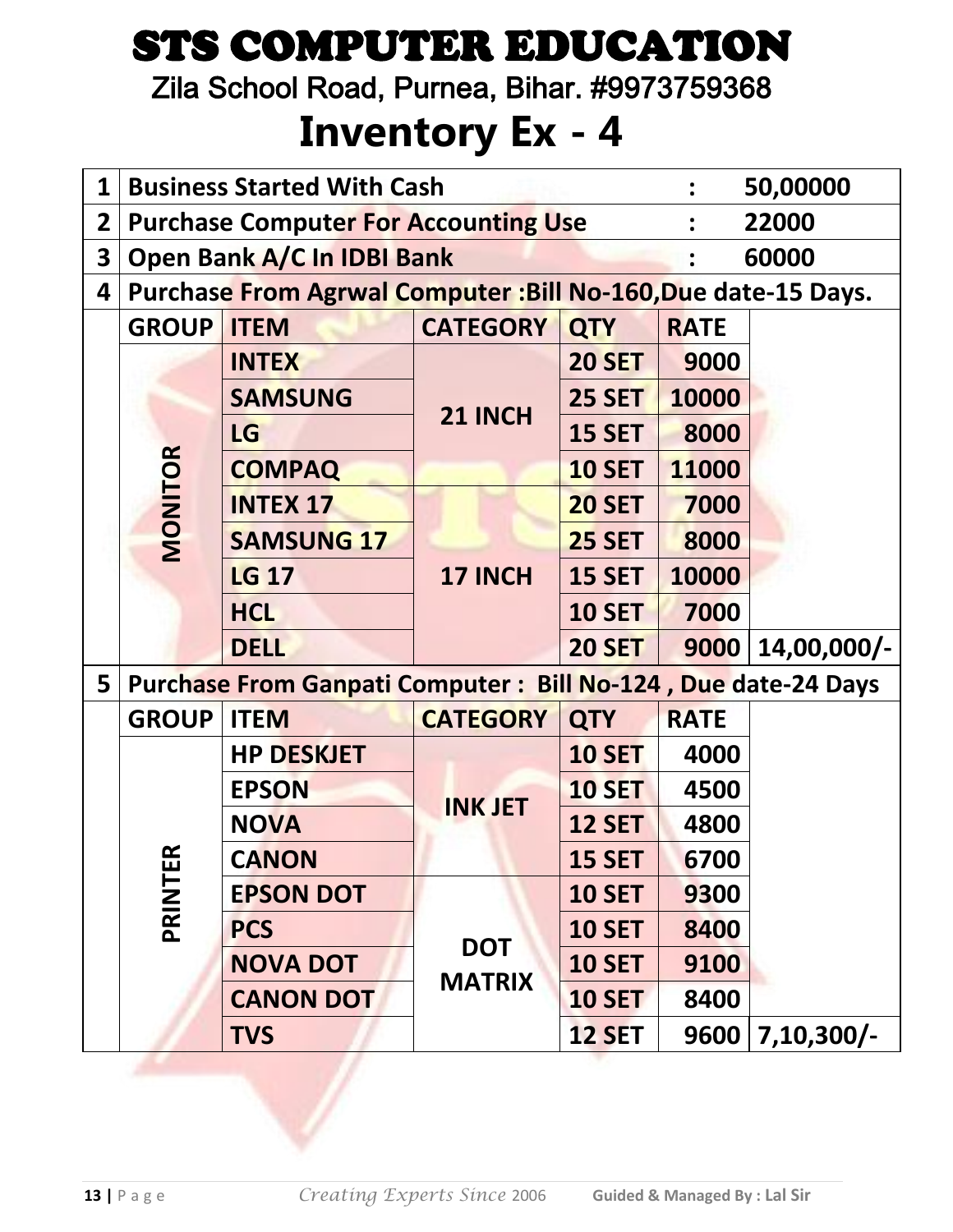Zila School Road, Purnea, Bihar. #9973759368

#### **Inventory Ex - 4**

| 6 | <b>Purchase From Aditya Vision :123. Due Date-10 Day's</b> |                                                          |                                  |               |             |              |  |  |
|---|------------------------------------------------------------|----------------------------------------------------------|----------------------------------|---------------|-------------|--------------|--|--|
|   | <b>GROUP</b>                                               | <b>ITEM</b>                                              | <b>CATEGORY</b>                  | <b>QTY</b>    | <b>RATE</b> |              |  |  |
|   |                                                            | <b>Haier</b>                                             |                                  | 5 SET         | 14000       |              |  |  |
|   |                                                            | <b>LLOYD</b>                                             | <b>COLOR</b>                     | <b>10 SET</b> | 32000       |              |  |  |
|   |                                                            | <b>MI</b>                                                |                                  | <b>12 SET</b> | 13500       |              |  |  |
|   | <b>TV</b>                                                  | <b>BESTON</b>                                            |                                  | 5 SET         | 5500        |              |  |  |
|   |                                                            | <b>PHILIPS</b>                                           | B/W                              | 8 SET         | 8600        |              |  |  |
|   |                                                            | <b>ONIDA</b>                                             |                                  | 6 SET         | 7400        | $6,92,700/-$ |  |  |
| 7 |                                                            | Purchase From Gahna Jewelers: B.No-210, Due date-25 Days |                                  |               |             |              |  |  |
|   | <b>GROUP</b>                                               | <b>ITEM</b>                                              | <b>CATEGORY</b>                  | <b>QTY</b>    | <b>RATE</b> |              |  |  |
|   |                                                            | Payal                                                    |                                  | 15 PCS        | 1000        |              |  |  |
|   | <b>ORNAMENTS</b>                                           | <b>Kangan</b>                                            | <b>Silver</b>                    | <b>10 PCS</b> | 450         |              |  |  |
|   |                                                            | <b>Bichiya</b>                                           |                                  | <b>20 PCS</b> | 200         |              |  |  |
|   |                                                            | <b>Chain</b>                                             |                                  | <b>12 PCS</b> | 1500        |              |  |  |
|   |                                                            | <b>Necklace</b>                                          |                                  | <b>10 PCS</b> | 4500        |              |  |  |
|   |                                                            | <b>Ring</b>                                              |                                  | <b>18 PCS</b> | 8000        |              |  |  |
|   |                                                            | <b>Tika</b>                                              | Gold                             | <b>25 PCS</b> | 9000        |              |  |  |
|   |                                                            | <b>Ear Ring</b>                                          |                                  | 5 PCS         | 3500        |              |  |  |
|   |                                                            | <b>Bangals</b>                                           |                                  | <b>14 PCS</b> | 1000        | 4,87,000/-   |  |  |
| 8 |                                                            | <b>Sale To Max Computer</b>                              | : Bill No-230, Due date-15 Days. |               |             |              |  |  |
|   | <b>GROUP</b>                                               | <b>ITEM</b>                                              | <b>CATEGORY QTY</b>              |               | <b>RATE</b> |              |  |  |
|   |                                                            | <b>INTEX</b>                                             |                                  | 8 SET         | 9500        |              |  |  |
|   |                                                            | <b>SAMSUNG</b>                                           | 21 INCH                          | 6 SET         | 10800       |              |  |  |
|   |                                                            | <b>LG</b>                                                |                                  | 7 SET         | 8800        |              |  |  |
|   |                                                            | <b>COMPAQ</b>                                            |                                  | 3 SET         | 11600       |              |  |  |
|   | MONITOR                                                    | <b>INTEX 17</b>                                          |                                  | <b>10 SET</b> | 7600        |              |  |  |
|   |                                                            | <b>SAMSUNG 17</b>                                        |                                  | <b>15 SET</b> | 8800        |              |  |  |
|   |                                                            | <b>LG 17</b>                                             | 17 INCH                          | 8 SET         | 10400       |              |  |  |
|   |                                                            | <b>HCL</b>                                               |                                  | 6 SET         | 7800        |              |  |  |
|   |                                                            | <b>DELL</b>                                              |                                  | <b>12 SET</b> | 9500        | $6,89,200/-$ |  |  |

**14 |** P a g e *Creating Experts Since* 2006 **Guided & Managed By : Lal Sir**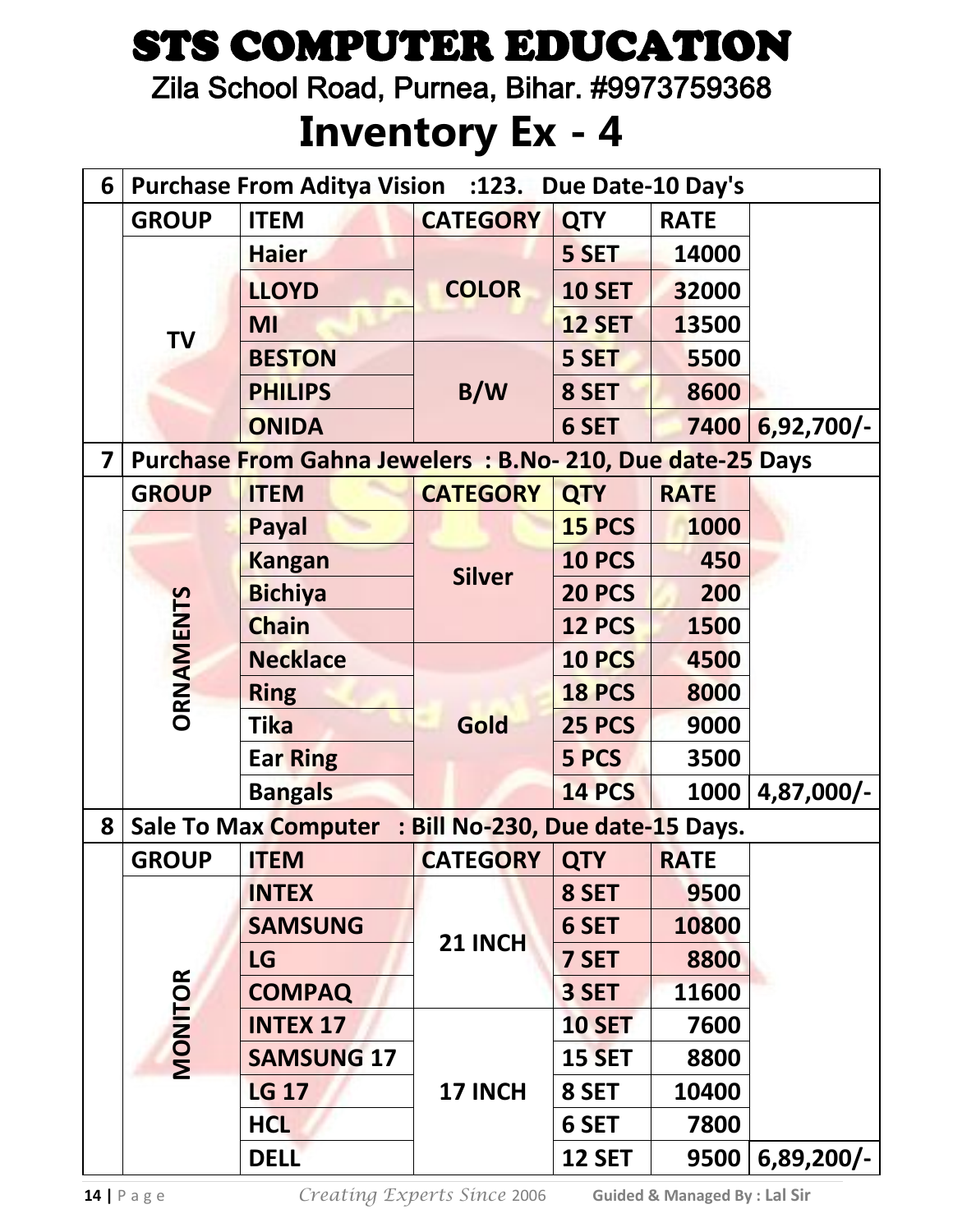Zila School Road, Purnea, Bihar. #9973759368

| 9  |                   | <b>Sale To Harsh Computer:</b>                         |                 | Bill No-232, Due date-24 Days |             |              |
|----|-------------------|--------------------------------------------------------|-----------------|-------------------------------|-------------|--------------|
|    | <b>GROUP</b>      | <b>ITEM</b>                                            | <b>CATEGORY</b> | <b>QTY</b>                    | <b>RATE</b> |              |
|    |                   | <b>HP DESKJET</b>                                      |                 | 4 SET                         | 4800        |              |
|    |                   | <b>EPSON</b>                                           |                 | 5 SET                         | 5200        |              |
|    | PRINTER           | <b>NOVA</b>                                            | <b>INK JET</b>  | 8 SET                         | 5500        |              |
|    |                   | <b>CANON</b>                                           |                 | <b>10 SET</b>                 | 7100        |              |
|    |                   | <b>EPSON DOT</b>                                       |                 | 4 SET                         | 9800        |              |
|    |                   | <b>PCS</b>                                             |                 | 6 SET                         | 8900        |              |
|    |                   | <b>NOVA DOT</b>                                        | <b>DOT</b>      | 3 SET                         | 9650        |              |
|    |                   | <b>CANON DOT</b>                                       | <b>MATRIX</b>   | 5 SET                         | 9050        |              |
|    |                   | <b>TVS</b>                                             |                 | 4 SET                         | 10200       | $3,67,800/-$ |
| 10 |                   | <b>Purchase Return To Aaditya Vision</b>               |                 | : Bill No-123.                |             |              |
|    | <b>GROUP</b>      | <b>ITEM</b>                                            | <b>CATEGORY</b> | <b>QTY</b>                    | <b>RATE</b> |              |
|    |                   | <b>Haier</b>                                           |                 | 2 SET                         | 14000       |              |
|    | <b>TV</b>         | <b>LLOYD</b>                                           | <b>COLOR</b>    | 5 SET                         | 32000       |              |
|    |                   | MI                                                     |                 | 3 SET                         | 13500       |              |
|    |                   | <b>BESTON</b>                                          |                 | 2 SET                         | 5500        |              |
|    |                   | <b>PHILIPS</b>                                         | B/W             | 4 SET                         | 8600        |              |
|    |                   | <b>ONIDA</b>                                           |                 | 1 SET                         | 7400        | 281,300/-    |
| 11 |                   | Sale To Durga Jewelers : Bill No-233, Due date-25 Days |                 |                               |             |              |
|    | <b>GROUP ITEM</b> |                                                        | <b>CATEGORY</b> | <b>QTY</b>                    | <b>RATE</b> |              |
|    |                   | <b>Payal</b>                                           |                 | 3 PCS                         | 13000       |              |
|    |                   | <b>Kangan</b>                                          | <b>Silver</b>   | 5 PCS                         | 550         |              |
|    |                   | <b>Bichiya</b>                                         |                 | <b>12 PCS</b>                 | 375         |              |
|    |                   | <b>Chain</b>                                           |                 | 4 PCS                         | 1820        |              |
|    |                   | <b>Necklace</b>                                        |                 | 5 PCS                         | 4870        |              |
|    | <b>ORNAMENTS</b>  | <b>Ring</b>                                            | Gold            | <b>13 PCS</b>                 | 8300        |              |
|    |                   | <b>Tika</b>                                            |                 | <b>12 PCS</b>                 | 9600        |              |
|    |                   | <b>Bangals</b>                                         |                 | 8 PCS                         | 1250        | $3,10,980/-$ |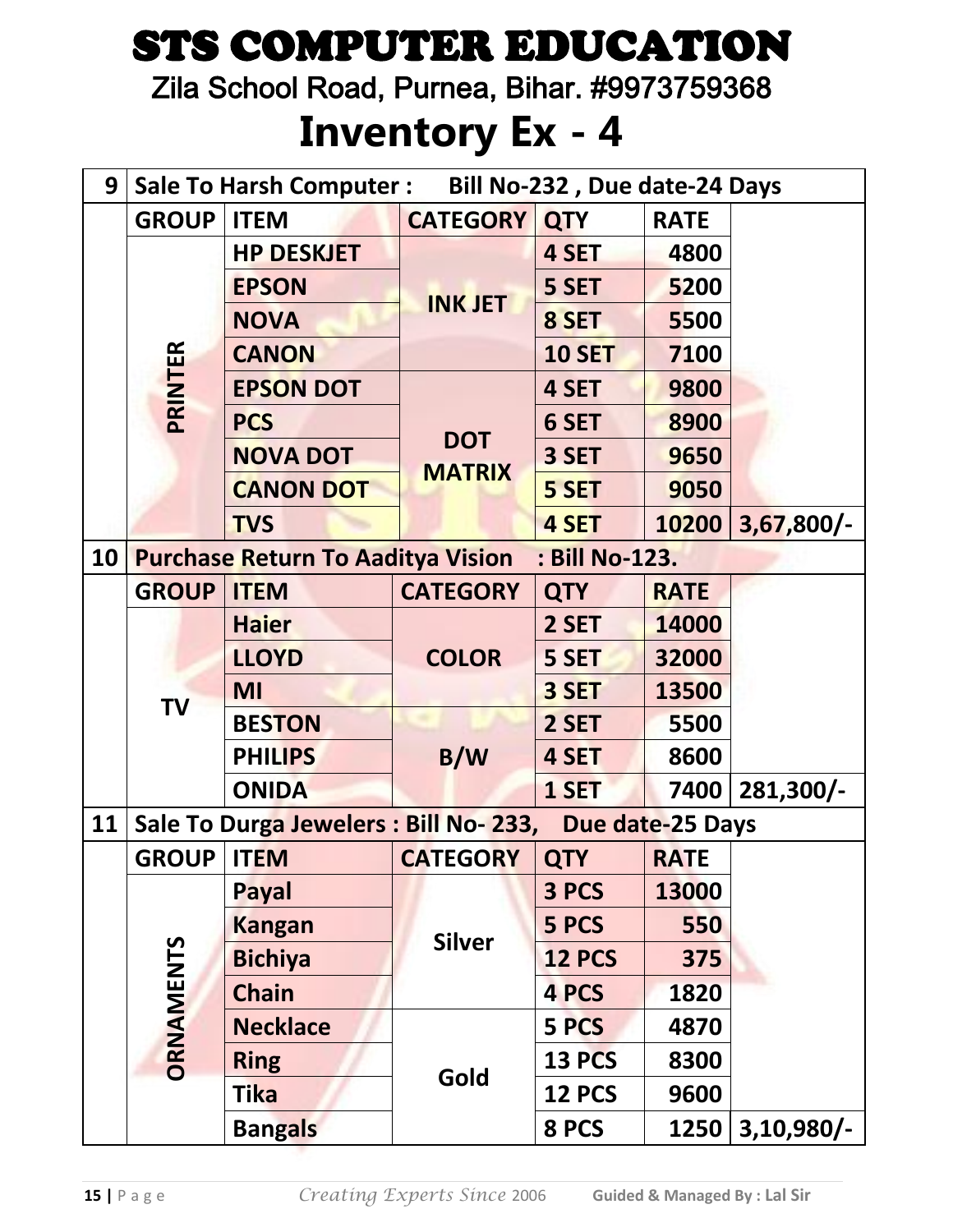Zila School Road, Purnea, Bihar. #9973759368

| 12 | Cash paid To Agrwal Computer and Full Settlement His Account.          |                                                                                                    |                 |                     |             |              |  |  |  |
|----|------------------------------------------------------------------------|----------------------------------------------------------------------------------------------------|-----------------|---------------------|-------------|--------------|--|--|--|
| 13 | Cash paid To Ganpatti Computer 180000 and Received a Discount<br>1500. |                                                                                                    |                 |                     |             |              |  |  |  |
| 14 |                                                                        | Close The A/c of Aaditya Vision by Giving a Chaque of IDBI Bank of<br>Rs 40000/- and rest by cash. |                 |                     |             |              |  |  |  |
| 15 | <b>Give Full Amount to Gahna Jewelers'.</b>                            |                                                                                                    |                 |                     |             |              |  |  |  |
| 16 |                                                                        | <b>Sale Return By Max Computer :</b>                                                               |                 | <b>Bill No-230.</b> |             |              |  |  |  |
|    | <b>GROUP</b>                                                           | <b>ITEM</b>                                                                                        | <b>CATEGORY</b> | <b>QTY</b>          | <b>RATE</b> |              |  |  |  |
|    |                                                                        | <b>INTEX</b>                                                                                       |                 | 2 SET               | 9500        |              |  |  |  |
|    |                                                                        | <b>SAMSUNG</b>                                                                                     | 21 INCH         | 1 SET               | 10800       |              |  |  |  |
|    | MONITOR                                                                | LG                                                                                                 |                 | 4 SET               | 8800        |              |  |  |  |
|    |                                                                        | <b>INTEX 17</b>                                                                                    |                 | 4 SET               | 7600        |              |  |  |  |
|    |                                                                        | <b>SAMSUNG 17</b>                                                                                  | 17 INCH         | <b>10 SET</b>       | 8800        |              |  |  |  |
|    |                                                                        | <b>LG 17</b>                                                                                       |                 | 3 SET               | 10400       |              |  |  |  |
|    |                                                                        | <b>DELL</b>                                                                                        |                 | 5 SET               | 9500        | $2,62,100/-$ |  |  |  |
| 17 |                                                                        | Sale Return By Durga Jewelers : Bill No-233.                                                       |                 |                     |             |              |  |  |  |
|    | <b>GROUP</b>                                                           | <b>ITEM</b>                                                                                        | <b>CATEGORY</b> | <b>QTY</b>          | <b>RATE</b> |              |  |  |  |
|    |                                                                        | Payal                                                                                              |                 | 1 PCS               | 13000       |              |  |  |  |
|    |                                                                        | <b>Kangan</b>                                                                                      | <b>Silver</b>   | 3 PCS               | 550         |              |  |  |  |
|    |                                                                        | <b>Bichiya</b>                                                                                     |                 | 2 PCS               | 375         |              |  |  |  |
|    | ORNAMENTS                                                              | <b>Necklace</b>                                                                                    |                 | 2 PCS               | 4870        |              |  |  |  |
|    |                                                                        | <b>Ring</b>                                                                                        | Gold            | 6 PCS               | 8300        |              |  |  |  |
|    |                                                                        | <b>Tika</b>                                                                                        |                 | 4 PCS               | 9600        |              |  |  |  |
|    |                                                                        | <b>Bangals</b>                                                                                     |                 | 3 PCS               | 1250        | $1,17,090/-$ |  |  |  |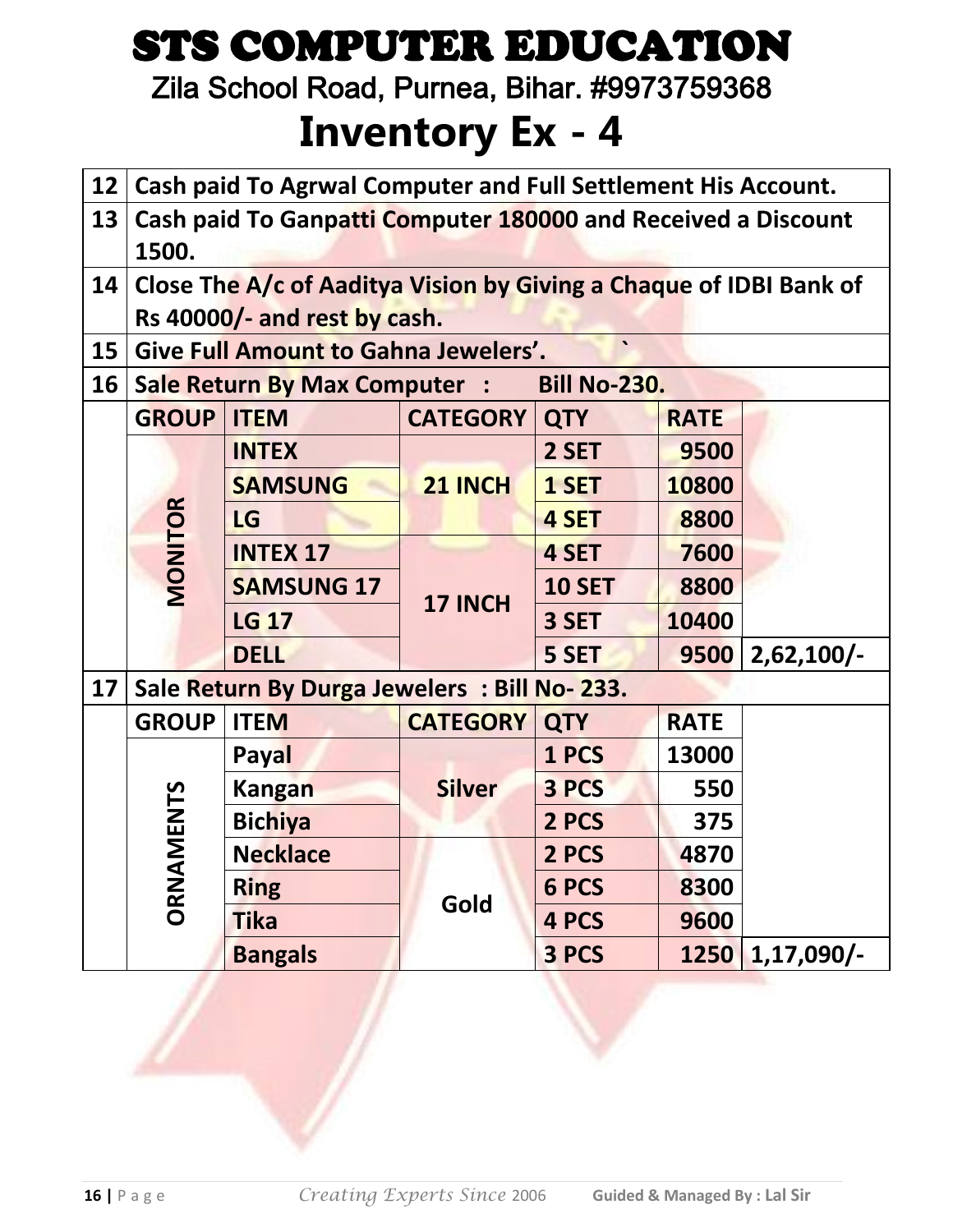Zila School Road, Purnea, Bihar. #9973759368

#### **Inventory Ex - 4**

| 18              | Sale on Cash                                                       |                |                                                                 |            |             |              |  |  |  |
|-----------------|--------------------------------------------------------------------|----------------|-----------------------------------------------------------------|------------|-------------|--------------|--|--|--|
|                 | <b>GROUP</b>                                                       | <b>ITEM</b>    | <b>CATEGORY</b>                                                 | <b>QTY</b> | <b>RATE</b> |              |  |  |  |
|                 |                                                                    | <b>Haier</b>   |                                                                 | 1 SET      | 14000       |              |  |  |  |
|                 |                                                                    | <b>LLOYD</b>   | <b>COLOR</b>                                                    | 3 SET      | 32000       |              |  |  |  |
|                 |                                                                    | <b>MI</b>      |                                                                 | 4 SET      | 13500       |              |  |  |  |
|                 | <b>TV</b>                                                          | <b>BESTON</b>  |                                                                 | 2 SET      | 5500        |              |  |  |  |
|                 |                                                                    | <b>PHILIPS</b> | B/W                                                             | 3 SET      | 8600        |              |  |  |  |
|                 |                                                                    | <b>ONIDA</b>   |                                                                 | 4 SET      | 7400        | $2,30,400/-$ |  |  |  |
| 19              | Received Full Amount From Max Computer And Given 2000 as Discount. |                |                                                                 |            |             |              |  |  |  |
| 20 <sub>1</sub> |                                                                    |                | <b>Cash Received From Durga Jewelers and Close His Account.</b> |            |             |              |  |  |  |

|                                  | <b>Balance Sheet</b> |                                           |               |  |  |  |  |  |  |
|----------------------------------|----------------------|-------------------------------------------|---------------|--|--|--|--|--|--|
|                                  | <b>Liabilities</b>   |                                           | <b>Assets</b> |  |  |  |  |  |  |
| <b>Capital Account</b>           | 50,00,000/-          | <b>Fixed Assets</b>                       | $22,000/-$    |  |  |  |  |  |  |
| Capital 50,00,000/-              |                      | <b>Computer for Accounting - 22,000/-</b> |               |  |  |  |  |  |  |
|                                  |                      | <b>Current Assets</b>                     | 56,01,990/-   |  |  |  |  |  |  |
| <b>Current liabilities</b>       | $5,30,300/-$         | <b>Closing Stock</b>                      | 18,83,700/-   |  |  |  |  |  |  |
| Sundry Creditor- 5,30,300/-      |                      | <b>Sundry Debtor</b>                      | 3,67,800/-    |  |  |  |  |  |  |
| <b>Profit &amp; Loss</b>         | $93,690/-$           | <b>Cash-in-hand</b>                       | 33,30,490/-   |  |  |  |  |  |  |
|                                  |                      | <b>Bank Accounts</b>                      | 20,000/-      |  |  |  |  |  |  |
| <b>Current Period - 93,690/-</b> |                      |                                           |               |  |  |  |  |  |  |
| <b>Total</b>                     | 56,23,990/-          | <b>Total</b>                              | 56,23,990/-   |  |  |  |  |  |  |

#### *----* **End of Ex-4** *----*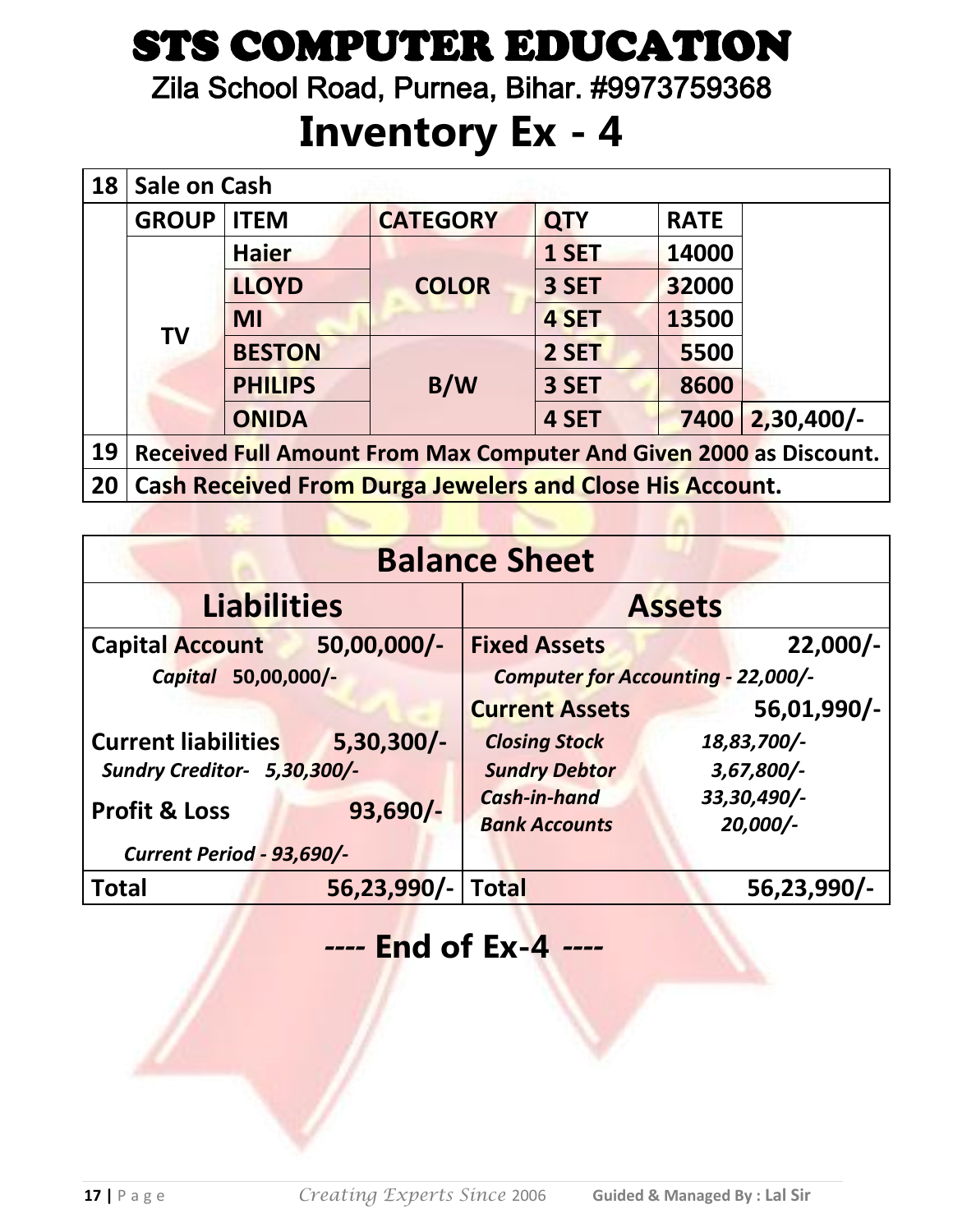Zila School Road, Purnea, Bihar. #9973759368 -- **GST Exercise**

| 1              |                   | <b>Business Started With Cash</b> |                                                                 |              |             | 50,00000                                                                |
|----------------|-------------------|-----------------------------------|-----------------------------------------------------------------|--------------|-------------|-------------------------------------------------------------------------|
| $\overline{2}$ |                   | Open Bank A/C In IDBI Bank        |                                                                 |              |             | 60000                                                                   |
| 3              |                   |                                   | <b>Purchase From Super Computer (Intra State Purchase)</b>      |              |             |                                                                         |
|                | <b>GROUP</b>      | <b>ITEM</b>                       | GST %                                                           | <b>QTY</b>   | <b>RATE</b> |                                                                         |
|                |                   | <b>Hard Disk</b>                  |                                                                 | 5 Pc         | 3500        |                                                                         |
|                |                   | <b>Pen Drive</b>                  |                                                                 | <b>10 Pc</b> | 300         | GST: 10SDFPG5678A1Z5                                                    |
|                | Computer<br>Parts | <b>Monitor</b>                    | 18%                                                             | 7 Pc         | 4200        |                                                                         |
|                |                   | <b>Speaker</b>                    |                                                                 | 4 Pc         | 1500        | 55900+10062                                                             |
| 4              |                   |                                   | <b>Purchase From Gayatri Enterprises (Inter State Purchase)</b> |              |             |                                                                         |
|                | <b>GROUP</b>      | <b>ITEM</b>                       | GST%                                                            | <b>QTY</b>   | <b>RATE</b> |                                                                         |
|                |                   | <b>Led Bulb</b>                   |                                                                 | <b>10 PC</b> | 120         |                                                                         |
|                |                   | <b>Gas Stove</b>                  |                                                                 | 5 Pc         | 2500        | GST: 07SDGPH5648A2Z5                                                    |
|                | House Hold        | <b>Fry Pan</b>                    | 12%                                                             | <b>12 Pc</b> | 600         |                                                                         |
|                |                   | <b>Spoons</b>                     |                                                                 | <b>12 Pc</b> | 15          | 21080+2529.6                                                            |
| 5              |                   |                                   | <b>Purchase on Cash (Intra State Purchase)</b>                  |              |             |                                                                         |
|                | <b>GROUP</b>      | <b>ITEM</b>                       | GST%                                                            | <b>QTY</b>   | <b>RATE</b> |                                                                         |
|                |                   | <b>Walnut</b>                     |                                                                 | 5 Kg         | 450         | GST:<br><b>Ali Meva Centre</b>                                          |
|                |                   | <b>Makhana</b>                    | 5%                                                              | 3 Kg         | 400         | 10SRFPG2674A1Z5                                                         |
|                | Dry Fruits        | <b>Cashew</b>                     |                                                                 | $2$ Kg       | 1100        |                                                                         |
|                |                   | <b>Raising</b>                    |                                                                 | 5 Kg         | 180         | 6550+327.50                                                             |
| 6              |                   | Sale to Raj IT (Intra State Sale) |                                                                 |              |             |                                                                         |
|                | <b>GROUP</b>      | <b>ITEM</b>                       | GST %                                                           | <b>QTY</b>   | <b>RATE</b> |                                                                         |
|                | Computer          | <b>Hard Disk</b>                  |                                                                 | 5 Pc         | 3800        | GST: 10SEFPT5078B1Z5                                                    |
|                | Parts             | <b>Pen Drive</b>                  | 18%                                                             | <b>10 Pc</b> | 350         |                                                                         |
|                |                   | <b>Monitor</b>                    |                                                                 | 7 Pc         | 4400        |                                                                         |
|                |                   | <b>Speaker</b>                    |                                                                 | 4 Pc         | 1800        | 60500+10890                                                             |
| 7              |                   |                                   |                                                                 |              |             | Sale on Cash (Inter State Sale) (Buyer is a Consumer so no need of GST) |
|                | <b>GROUP</b>      | <b>ITEM</b>                       | GST%                                                            | <b>QTY</b>   | <b>RATE</b> |                                                                         |
|                |                   | <b>Led Bulb</b>                   |                                                                 | <b>10 PC</b> | 139         |                                                                         |
|                |                   | <b>Gas Stove</b>                  | 12%                                                             | 5 Pc         | 2800        |                                                                         |
|                | <b>PIOH SUSH</b>  | <b>Fry Pan</b>                    |                                                                 | <b>12 Pc</b> | 800         |                                                                         |
|                |                   | <b>Spoons</b>                     |                                                                 | <b>12 Pc</b> | 17          | 25296+3035.52                                                           |
| 8              |                   |                                   | Sale on Radha Fruit Corner (Intra State Sale)                   |              |             |                                                                         |
|                | <b>GROUP</b>      | <b>ITEM</b>                       | GST %                                                           | <b>QTY</b>   | <b>RATE</b> |                                                                         |
|                |                   | <b>Walnut</b>                     |                                                                 | 5 Kg         | 500         | GST: 10SRWPG6614A1Z5                                                    |
|                |                   | <b>Makhana</b>                    | 5%                                                              | $3$ Kg       | 480         |                                                                         |
|                | Dry Fruits        | <b>Cashew</b>                     |                                                                 | $2$ Kg       | 1170        |                                                                         |
|                |                   | <b>Raising</b>                    |                                                                 | 5 Kg         | 200         | 7280+364                                                                |
|                |                   |                                   | Note: Sale Report - GSTR1 & Purchase Report - GSTR2             |              |             |                                                                         |

----- END of GST Exercise----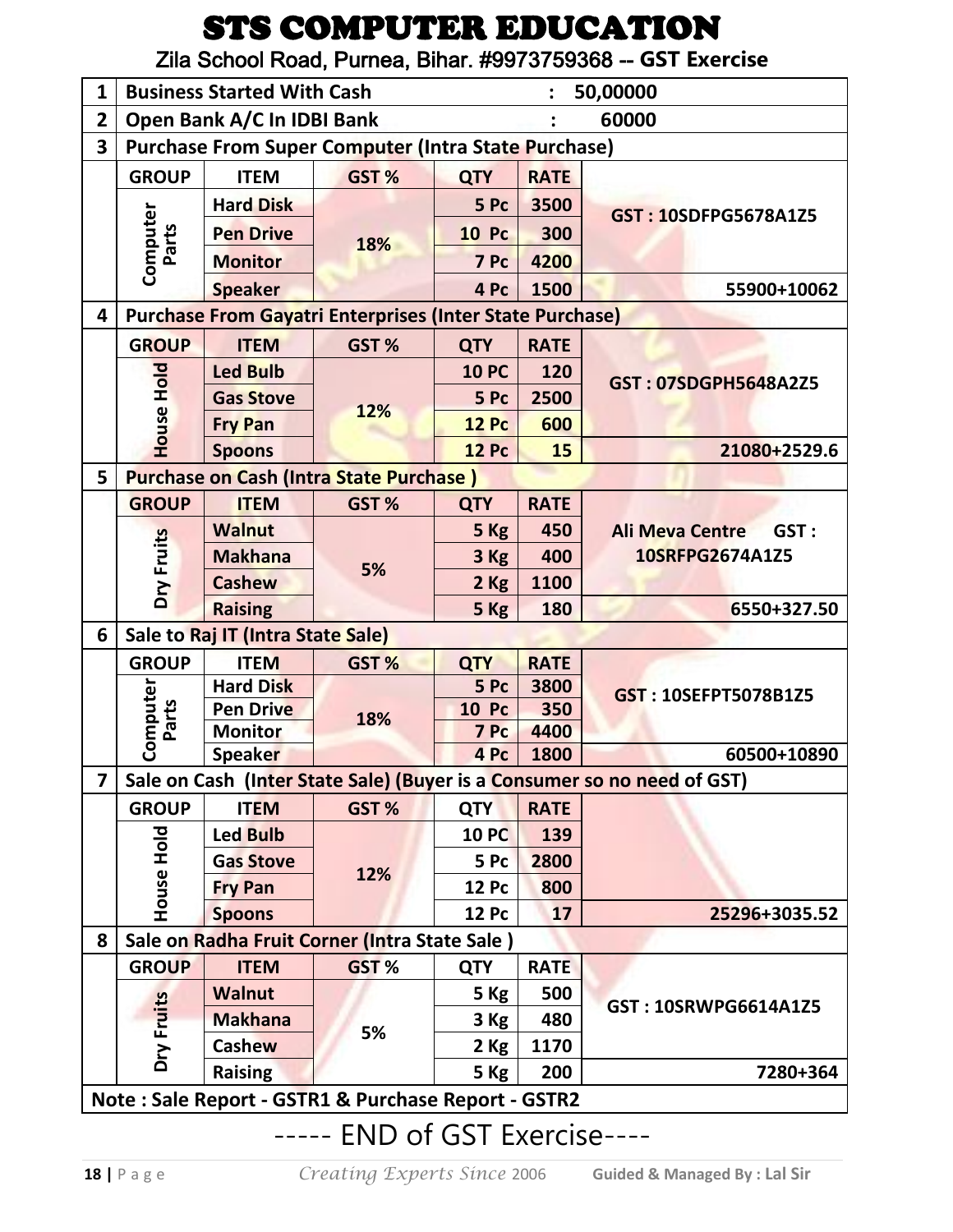Zila School Road, Purnea, Bihar. #9973759368

|                | <b>GST Exercise 1 for Set off Tax</b>                           |                                                    |       |                 |                    |                                |  |  |  |
|----------------|-----------------------------------------------------------------|----------------------------------------------------|-------|-----------------|--------------------|--------------------------------|--|--|--|
| $\mathbf{1}$   |                                                                 | <b>Business Started With Cash</b>                  |       |                 | 1,00,000           |                                |  |  |  |
| $\overline{2}$ |                                                                 | Open Bank A/C In SBI                               |       |                 | 25000              |                                |  |  |  |
| 3              |                                                                 | <b>Purchase on Cash (Intra State Purchase)</b>     |       |                 |                    |                                |  |  |  |
|                | <b>GROUP</b>                                                    | <b>ITEM</b>                                        | GST % | <b>QTY</b>      | <b>RATE</b>        |                                |  |  |  |
|                |                                                                 | <b>Hard Disk</b>                                   |       | 2 Pc            | 3500               | GST:<br>10SDFPG5678A1Z5        |  |  |  |
|                | Parts<br>Com.                                                   | <b>Pen Drive</b>                                   | 18%   | 2 Pc            | 300                |                                |  |  |  |
|                |                                                                 | <b>Speaker</b>                                     |       | 2PC             | 1500               | 10600+1908                     |  |  |  |
| 4              | <b>Purchase From Gayatri Enterprises (Inter State Purchase)</b> |                                                    |       |                 |                    |                                |  |  |  |
|                | <b>GROUP</b>                                                    | <b>ITEM</b>                                        | GST%  | <b>QTY</b>      | <b>RATE</b>        |                                |  |  |  |
|                |                                                                 | <b>Led Bulb</b>                                    |       | 2 PC            | 100                | GST:<br>07SDGPH5648A2Z5        |  |  |  |
|                | House<br>Hold                                                   | <b>Gas Stove</b>                                   | 12%   | 2 Pc            | 2500               |                                |  |  |  |
|                |                                                                 | <b>Fry Pan</b>                                     |       | 2 Pc            | 500                | 6200+744                       |  |  |  |
|                |                                                                 |                                                    |       |                 |                    |                                |  |  |  |
| 5              | Sale to Rajesh Store (Intra State Sale)                         |                                                    |       |                 |                    |                                |  |  |  |
|                | <b>GROUP</b>                                                    | <b>ITEM</b>                                        | GST%  | <b>QTY</b>      | <b>RATE</b>        |                                |  |  |  |
|                |                                                                 | <b>Hard Disk</b>                                   |       | 2 Pc            | 4000               | <b>GST:</b><br>10SLFPG5608A1Z5 |  |  |  |
|                | Com.<br>Parts                                                   | <b>Pen Drive</b>                                   | 18%   | 2 Pc            | 400                |                                |  |  |  |
|                |                                                                 | <b>Speaker</b>                                     |       | 2 <sub>pc</sub> | 1600               | 12000+2160                     |  |  |  |
| 6              |                                                                 | Sale to Cash (Inter State Sale) (Sale to Cunsumer) |       |                 |                    |                                |  |  |  |
|                | <b>GROUP</b>                                                    | <b>ITEM</b>                                        | GST%  | <b>QTY</b>      | <b>RATE</b>        |                                |  |  |  |
|                |                                                                 | <b>Led Bulb</b>                                    |       | 2 PC            | 150                |                                |  |  |  |
|                | use<br><b>DIO</b><br>운 토                                        | <b>Gas Stove</b>                                   | 12%   | 2 <sub>pc</sub> | 2800               |                                |  |  |  |
|                |                                                                 | <b>Fry Pan</b>                                     |       | 2 Pc            | 600                | 7100+852                       |  |  |  |
|                |                                                                 |                                                    |       |                 |                    |                                |  |  |  |
|                | Purchase                                                        | <b>Input SGST</b>                                  | 954   |                 | <b>Output SGST</b> | 1080                           |  |  |  |
|                |                                                                 | <b>Input CGST</b>                                  | 954   | Sale            | <b>Output CGST</b> | 1080                           |  |  |  |
|                |                                                                 |                                                    |       |                 |                    |                                |  |  |  |
|                |                                                                 | <b>Input IGST</b>                                  | 744   |                 | <b>Output IGST</b> | 852                            |  |  |  |

**---End of GST Exercise 1 for Set off Tax---**